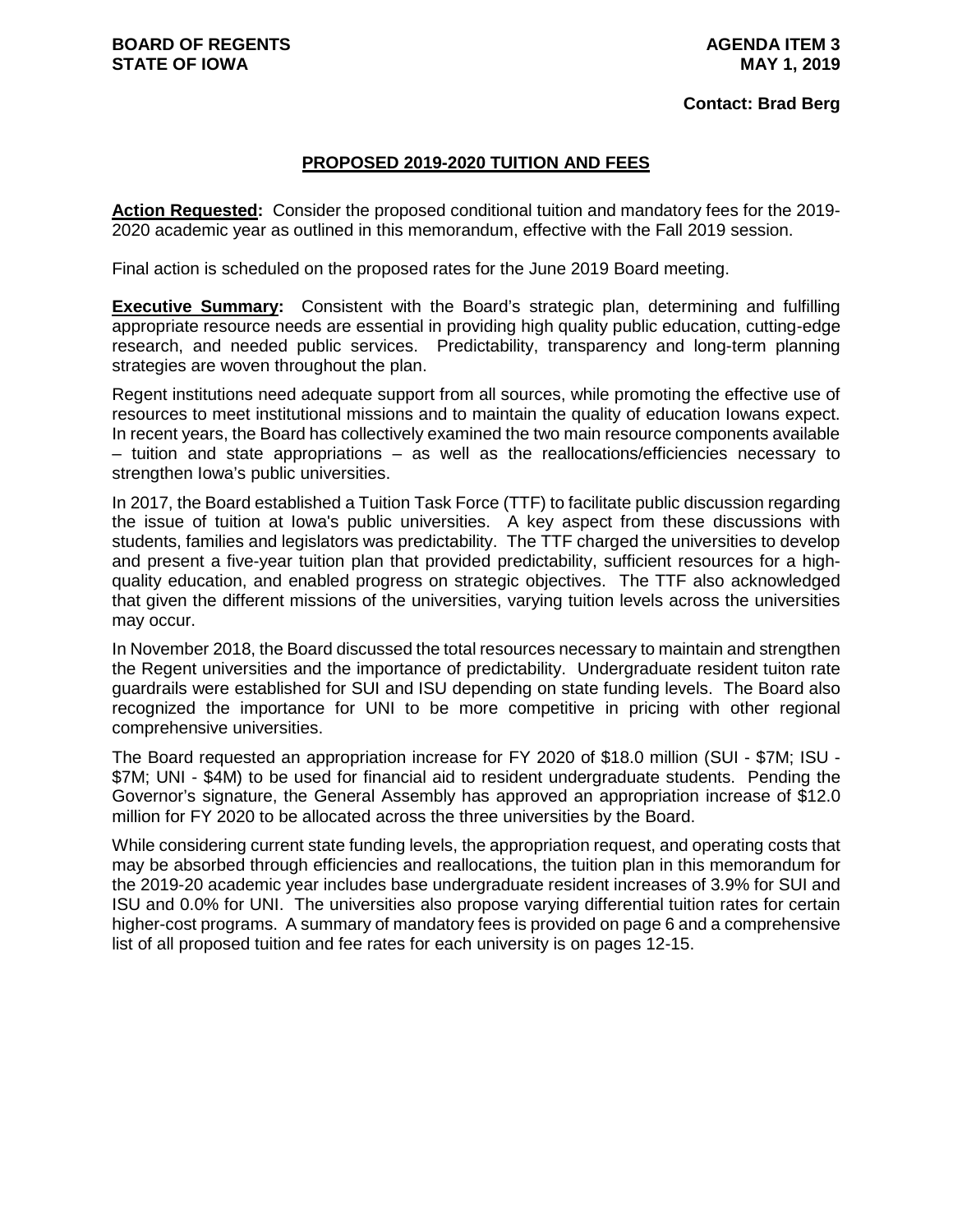#### **BOARD OF REGENTS AGENUS AGENDA ITEM 3 STATE OF IOWA PAGE 2**

# **Undergraduate Tuition**

The proposed 2019-20 base tuition and fee increases to undergraduate resident and nonresident rates are provided below. UNI proposes no changes (0.0% increase) to the current tuition and fee rates.

| <b>UNDERGRADUATE</b>          |           | <b>Base Tuition</b> |                          |          |          | <b>Mandatory Fees</b> |                          |          | <b>Total Base Tuition and</b><br><b>Mandatory Fees</b> |           |                          |          |  |  |
|-------------------------------|-----------|---------------------|--------------------------|----------|----------|-----------------------|--------------------------|----------|--------------------------------------------------------|-----------|--------------------------|----------|--|--|
|                               | 2018-19   | 2019-20             | Incr                     | $%$ Incr | 2018-19  | 2019-20               | Incr                     | $%$ Incr | 2018-19                                                | 2019-20   | \$ Incr                  | $%$ Incr |  |  |
| UNIVERSITY OF IOWA            |           |                     |                          |          |          |                       |                          |          |                                                        |           |                          |          |  |  |
| Resident <sup>1</sup>         | 7.770.00  | 8.073.00            | 303.00                   | 3.9%     | 1.496.50 | .532.50               | 36.00                    | 2.4%     | 9.266.50                                               | 9.605.50  | 339.00                   | 3.7%     |  |  |
| Nonresident                   | 29.736.00 | 30.036.00           | 300.00                   | $1.0\%$  | 1.496.50 | .532.50               | 36.00                    | 2.4%     | 31.232.50                                              | 31.568.50 | 336.00                   | 1.1%     |  |  |
| <b>IIOWA STATE UNIVERSITY</b> |           |                     |                          |          |          |                       |                          |          |                                                        |           |                          |          |  |  |
| Resident                      | 7.740.00  | 8.042.00            | 302.00                   | 3.9%     | 1.248.40 | .277.90               | 29.50                    | 2.4%     | 8.988.40                                               | 9.319.90  | 331.50                   | 3.7%     |  |  |
| Nonresident                   | 22.144.00 | 23.230.00           | 1.086.00                 | 4.9%     | .248.40  | .277.90               | 29.50                    | 2.4%     | 23.392.40                                              | 24.507.90 | 1.115.50                 | 4.8%     |  |  |
| UNIVERSITY OF NORTHERN IOWA   |           |                     |                          |          |          |                       |                          |          |                                                        |           |                          |          |  |  |
| Resident                      | 7.665.00  | 7.665.00            | $\overline{\phantom{a}}$ | 0.0%     | .273.00  | .273.00               | $\overline{\phantom{a}}$ | 0.0%     | 8.938.00                                               | 8.938.00  | $\overline{\phantom{a}}$ | 0.0%     |  |  |
| Nonresident                   | 18.207.00 | 18.207.00           |                          | $0.0\%$  | .273.00  | .273.00               | $\overline{\phantom{a}}$ | 0.0%     | 19.480.00                                              | 19.480.00 |                          | 0.0%     |  |  |

1 Most undergraduate students are in the College of Liberal Arts & Sciences

In addition to the base undergraduate resident and nonresident tuition increases, the universities request the following differential tuition rates for specific higher cost programs:

#### STATE UNIVERSITY OF IOWA

- The Tippie College of Business requests an additional tuition supplement increase of \$200 for both lower and upper division students. The increase would provide support for additional faculty and staff for growth areas in the college's undergraduate program.
- The College of Nursing requests a tuition supplement of \$200 for undergraduate students. The increase would provide additional funding to attract tenured and non-tenured faculty to fill adjunct teaching assignments necessary to stabilize and support course offerings.

#### IOWA STATE UNIVERSITY

Over a 3-year period, Iowa State's goal is to align tuition rates for three fields of study:

- 1) business, engineering, agricultural systems technology, industrial technology;
- 2) experiential and studio-based programs, architecture; and
- 3) all other majors that do not pay differential tuition.

Further, ISU's goal is to simplify differential tuition rates over three years by phasing into just two differential rate categories (Rates A & B). Unless noted otherwise, differential tuition applies after 60 credits have been attained by the student, which typically coincides with the beginning of the students' third year.

• Rate A: An academic year differential of \$1,600 (established in the 2018-2019 academic year and to be adjusted for annual rate increases) for resident, non-resident and international students majoring in experiential learning intensive science, technology, mathematics and architecture programs in the Colleges of Agriculture and Life Sciences, Liberal Arts and Sciences, and Human Sciences; and within the College of Design, excluding the Art and Design BA in Visual Culture.

The plan for Rate A includes: completing the multi-year phase in for Animal Science, Biology, Computer Science, Industrial Design, Natural Resources Ecology and Management, Biological/Pre-Medical Illustration, Genetics, and Microbiology disciplines (which have an existing differential rate); and year 2 of a 3-year phase in for the other experiential and studiobased programs. Upon full implementation, the differential rates will be uniform across the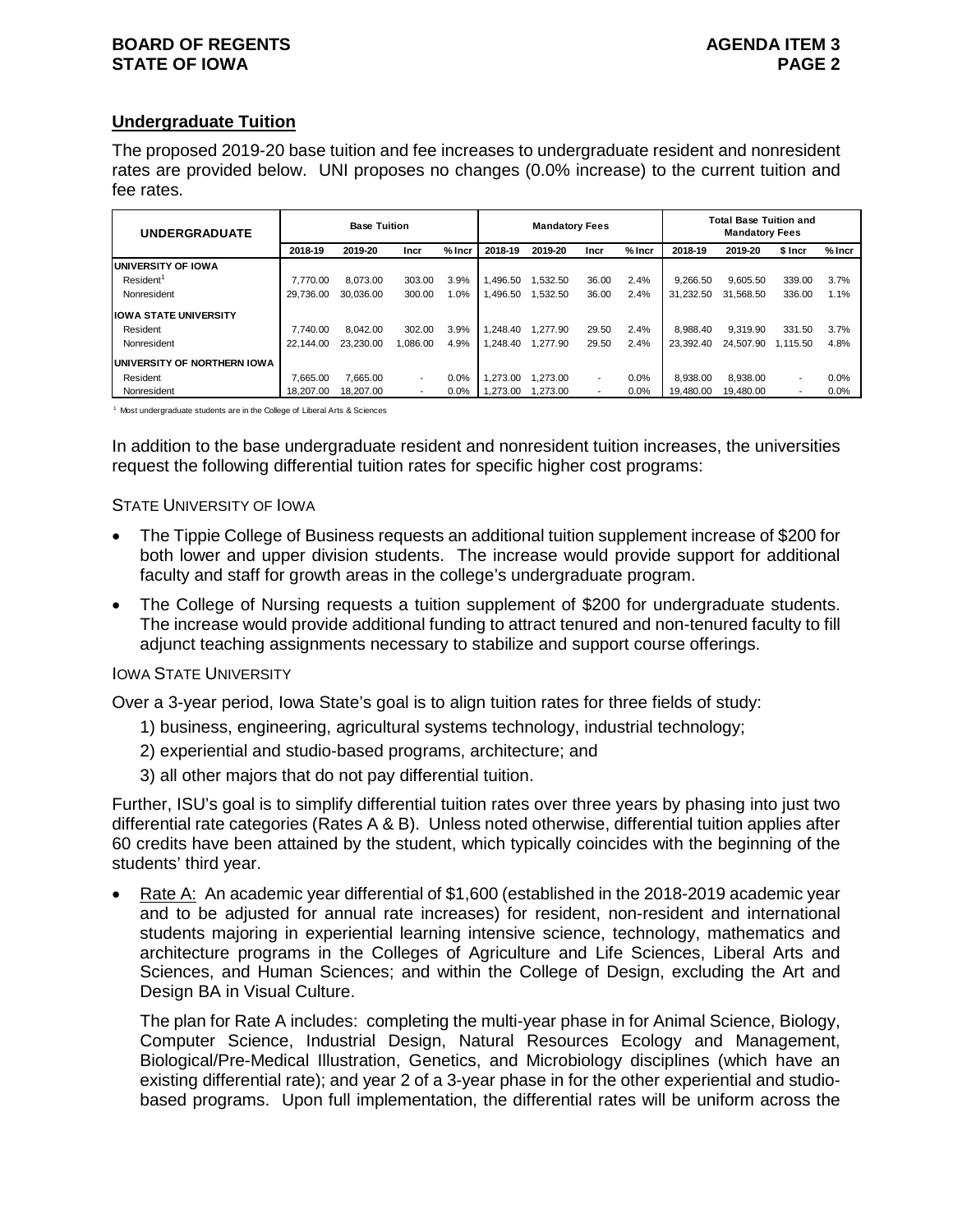College of Agriculture and Life Sciences, College of Design, College of Human Sciences, and the College of Liberal Arts and Sciences.

• Rate B: An academic year differential of \$2,612 for resident students, and \$3,026 for nonresident and international students (established in the 2018-2019 academic year and to be adjusted for annual rate increases), majoring in the Ivy College of Business; College of Engineering; and the agricultural systems technology (AST) and industrial technology (ITEC) programs within the College of Agriculture and Life Sciences.

ISU proposes extending the differential tuition rate for students majoring in engineering, AST and ITEC to begin at the sophomore level, beginning with Fall 2019. These students have intensive hands-on or experiential components (such as laboratory-based instruction, computer simulation-based learning, and smaller section sizes similar to upper-level students). Again, assessing tuition in this manner continues ISU's decade-long practice of aligning costs where they are actually incurred, rather than spreading those costs over the entire student population.

Differential tuition rates will be assessed for direct from high school and transfer students after 30 credits for students majoring in engineering, AST and ITEC, and after 60 credits for students majoring in business, which typically coincides with the beginning of the students' third year, or 6 semesters (including summer terms).

Rates will be applied to both undergraduate and graduate students in impacted programs.

The plan for Rate B includes: completing the multi-year phase-in at the junior, senior and most graduate student levels because of existing differential rates; year 2 of a 3-year phase-in for ITEC at the graduate student level; and year 1 of a 3-year phase-in for the engineering, AST and ITEC sophomores. Upon full implementation, the differential rates will be uniform across the College of Business and College of Engineering, and across the two programs within the College of Agriculture and Life Sciences.

The revenue generated through new differential tuition assessments will be used to maintain the quality of the academic programs and support the cost of instruction, which includes: salaries and other direct instructional costs such as the hiring and retention of faculty, modernization of laboratory equipment and instructional technology, renovation and renewal of instructional facilities, equipment and lab supplies, and other related expenses; administration; student services; library and technology access; facilities and operations; and equipment.

# **Graduate and Professional Tuition**

The proposed increases for graduate base tuition and fees are as follows:

| <b>GRADUATE</b>                     |           | <b>Base Tuition</b> |                          |          |          | <b>Mandatory Fees</b> |                          |          | <b>Total Base Tuition and</b><br><b>Mandatory Fees</b> |           |                          |          |  |  |
|-------------------------------------|-----------|---------------------|--------------------------|----------|----------|-----------------------|--------------------------|----------|--------------------------------------------------------|-----------|--------------------------|----------|--|--|
|                                     | 2018-19   | 2019-20             | Incr                     | $%$ Incr | 2018-19  | 2019-20               | Incr                     | $%$ Incr | 2018-19                                                | 2019-20   | \$ Incr                  | $%$ Incr |  |  |
| UNIVERSITY OF IOWA                  |           |                     |                          |          |          |                       |                          |          |                                                        |           |                          |          |  |  |
| Resident                            | 9.785.00  | 10.079.00           | 294.00                   | 3.0%     | 1.550.50 | .586.50               | 36.00                    | 2.3%     | 11.335.50                                              | 11.665.50 | 330.00                   | 2.9%     |  |  |
| Nonresident                         | 28.726.00 | 29.026.00           | 300.00                   | $1.0\%$  | .550.50  | .586.50               | 36.00                    | 2.3%     | 30.276.50                                              | 30.612.50 | 336.00                   | 1.1%     |  |  |
| <b>IIOWA STATE UNIVERSITY</b>       |           |                     |                          |          |          |                       |                          |          |                                                        |           |                          |          |  |  |
| Resident                            | 9.302.00  | 9.758.00            | 456.00                   | 4.9%     | 1.202.40 | 1.231.90              | 29.50                    | 2.5%     | 10.504.40                                              | 10.989.90 | 485.50                   | 4.6%     |  |  |
| Nonresident                         | 23.564.00 | 24.720.00           | 1.156.00                 | 4.9%     | .202.40  | 1.231.90              | 29.50                    | 2.5%     | 24.766.40                                              | 25.951.90 | 1.185.50                 | 4.8%     |  |  |
| <b>IUNIVERSITY OF NORTHERN IOWA</b> |           |                     |                          |          |          |                       |                          |          |                                                        |           |                          |          |  |  |
| Resident                            | 9.159.00  | 9.159.00            | $\overline{\phantom{a}}$ | 0.0%     | 1.273.00 | 1.273.00              | $\overline{\phantom{a}}$ | 0.0%     | 10.432.00                                              | 10.432.00 | $\overline{\phantom{a}}$ | 0.0%     |  |  |
| Nonresident                         | 19.633.00 | 19.633.00           |                          | 0.0%     | 1,273.00 | 1.273.00              |                          | 0.0%     | 20,906.00                                              | 20.906.00 |                          | 0.0%     |  |  |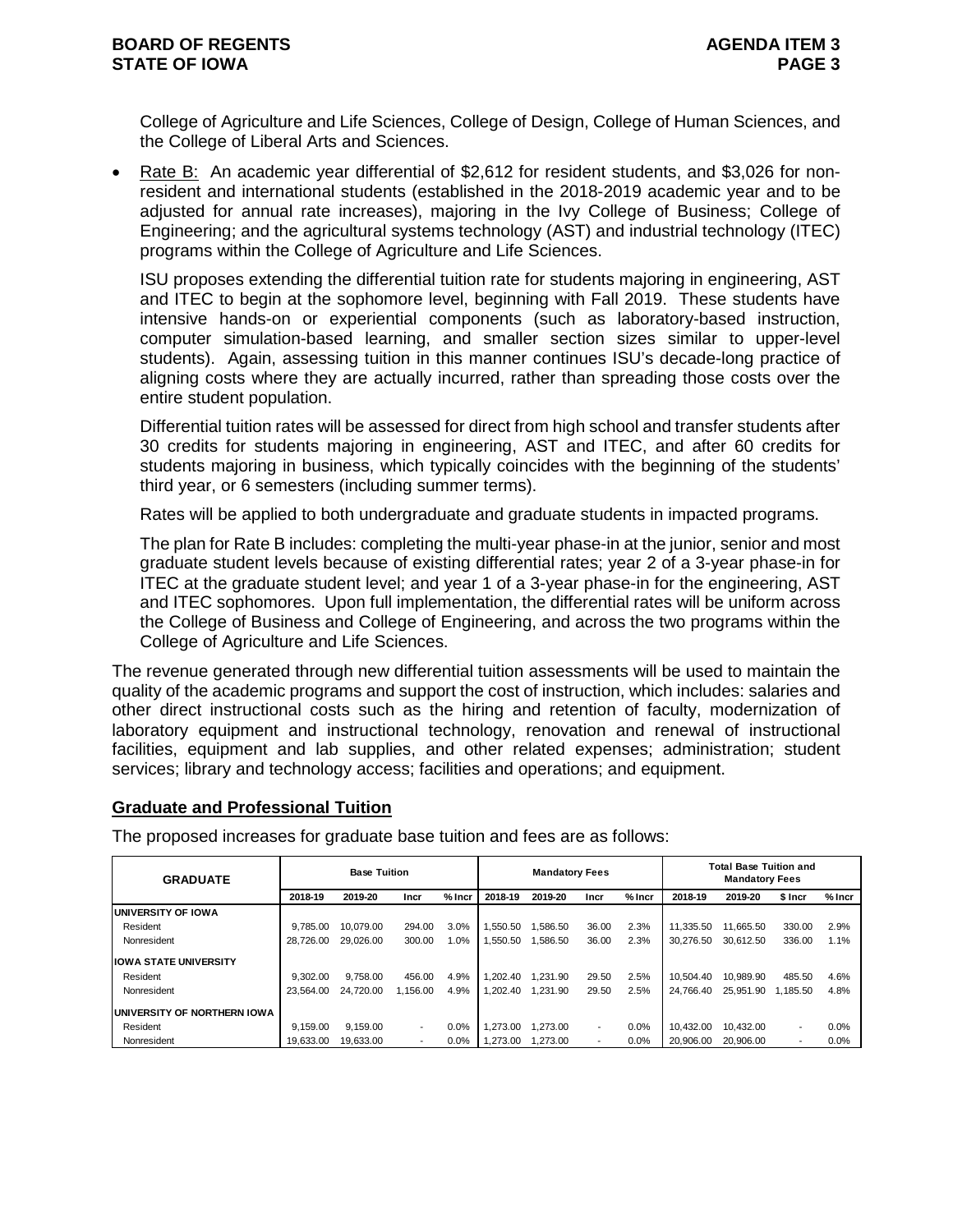In addition to base tuition increases for graduate/professional programs, the universities request the following for the 2019-2020 academic year:

STATE UNIVERSITY OF IOWA

- Tippie College of Business (TCOB):
	- o MS in Business Analytics: Increase resident and non-resident tuition and tuition supplement charges to match the tuition and tuition supplements charged students in the MS – Finance program. The program is designed to self-sustaining and will support operational costs and recruiting efforts.
	- o MBA: As approved by the Board in 2017, the College is discontinuing the full-time, oncampus MBA program. TCOB proposes to reduce the base resident tuition from \$22,380 to \$12,600; and to reduce the base non-resident tuition from \$40,900 to \$33,582. This aligns on-campus tuition rates with those established for the Professional Masters of Business Administration (PMBA) program at the off-campus sites and will only be used in rare occasions should an off-campus program student take a course on-campus in another Tippie graduate program.
- College of Dentistry: In addition to base tuition increases (3% and \$300), increase resident and non-resident DDS tuition by \$3,000 for the Fall 2019 entering class. Tuition for current DDS students would be increased at the base tuition graduate/professional rates. Changes in the Medicaid program have led to decreases in reimbursement rates and the proceeds will be used to support and enhance the predoctoral DDS program.
- College of Education: Increase the tuition supplement for non-resident students by \$49 in addition to the base tuition increase. The proposed rate reflects a 1.1% increase over the current year.
- College of Law: In lieu of the \$300 non-resident tuition increase, the College of Law proposes to increase non-resident tuition by 2% (\$898) to continue providing competitive scholarship offers, recruitment of the highest caliber faculty, and student services.
- Carver College of Medicine (CCOM):
	- o MS in Athletic Training (MSAT): The CCOM proposes a two-year, \$37,200 program fee for both resident and non-resident students in the new MSAT program (\$18,600 per academic year). The first cohort of 12-14 students is expected to be admitted this summer.
	- o MS in Clinical Nutrition: A new degree program, the CCOM proposes to charge resident students the standard resident graduate tuition rate, and to charge non-resident students two times the resident graduate rate (\$10,079 and \$20,158).
	- o Doctor of Physical Therapy (DPT): The CCOM proposed to hold flat the tuition rate for both resident and non-resident students in the DPT program.
	- o Physician Assistant (PA): The CCOM proposes a 2.0% increase for resident students in the PA program (in lieu of the standard 3.0% increase). CCOM also proposes a 1.0% increase for non-resident students in the PA program (in lieu of the standard \$300 increase). The resident tuition rate for the program ranks second lowest among the peer group and non-resident ranks the sixth highest. Based on these placements, a slightly higher increase is requested for resident students.
	- o MD: The CCOM proposes to hold flat the resident and non-resident tuition rates for the MD program.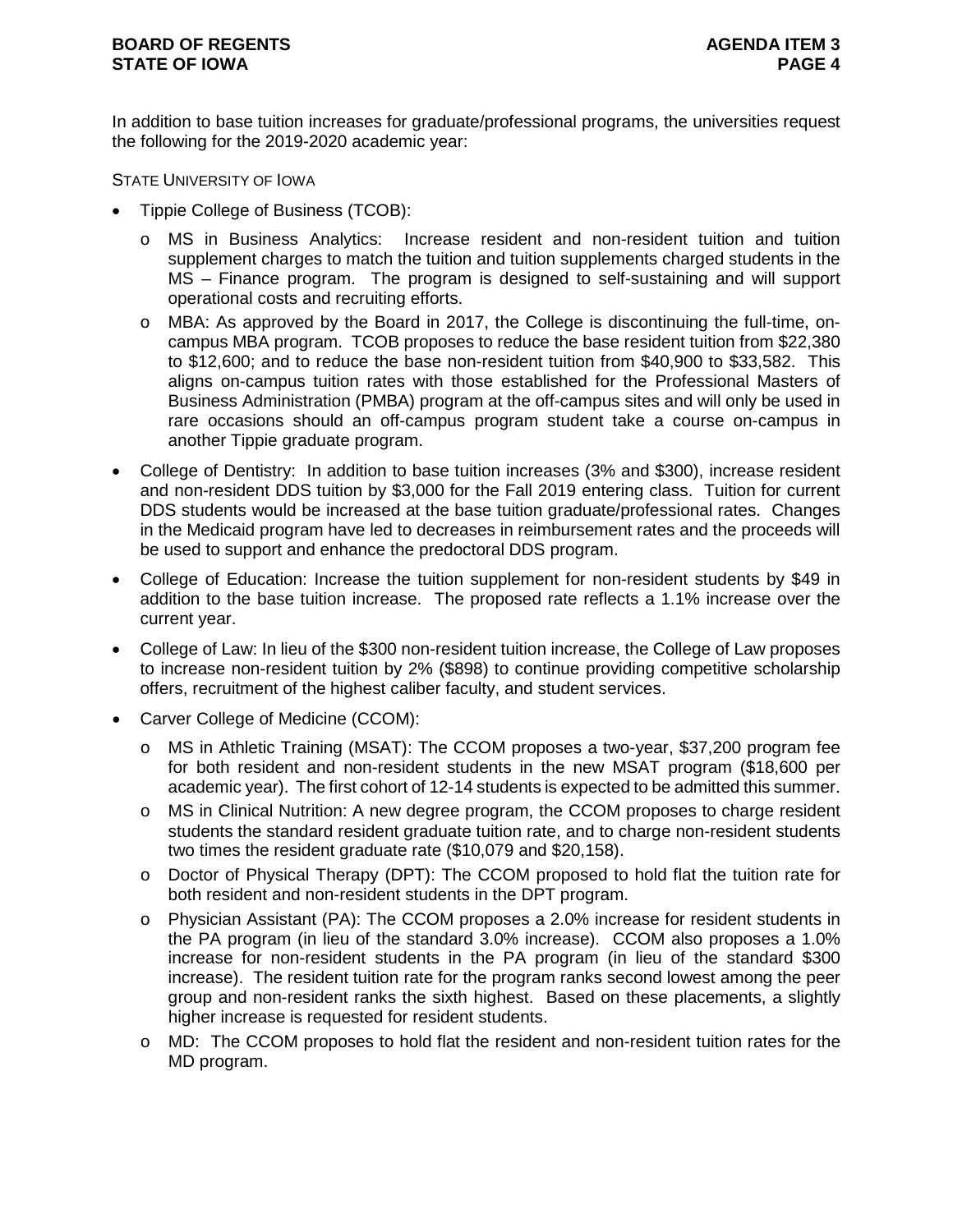#### **BOARD OF REGENTS AGENUS AGENDA ITEM 3 STATE OF IOWA PAGE 5**

- College of Nursing:
	- o Doctor of Nursing Practice: In addition to the \$300 base tuition increase, increase the tuition supplement for non-resident students in the Doctor of Nursing Practice program by \$295. The proposed rate reflects a 1.5% increase over the current year.
	- o MS in Nursing: In addition to the \$300 base tuition increase for non-resident students, increase the tuition supplement by \$231. The proposed rate reflects a 1.5% increase over the current year.
- College of Pharmacy: In addition to the 3% rate increase, increase the resident PharmD tuition supplement by \$383; and hold flat non-resident PharmD tuition at \$43,148. The College believes the proposal optimizes market conditions in order to deliver an optimal educational experience.
- College of Public Health: In addition to the respective base increases, increase the tuition supplement for resident students by \$1,029 and by \$330 for non-resident students in the Master of Health Administration program (MHA). The resident tuition for the MHA degree has fallen to the bottom among the top programs in this field. Comparative peer data demonstrate that even after the requested ten percent increase, resident tuition at the University of Iowa will remain below the resident average in comparable programs.

#### IOWA STATE UNIVERSITY

Similar to the undergraduate differential rates, the 2019-2020 tuition rate proposal will continue to make progress in simplifying graduate differential tuition rates over the next two years by phasing into the same two differential rate categories (Rates A & B). The proposed graduate tuition rates for each program are provided on pages 14-15.

Many of ISU's graduate programs are interdisciplinary in nature, spanning multiple departments across the institution. Consistent with current practice, differential tuition at the graduate level is assessed to students pursuing interdisciplinary graduate degrees if their home department is assessed differential tuition. In general, if the undergraduate degree programs have differential tuition, so do the graduate programs.

- Rate A: An academic year differential of \$1,600 (established in the 2018-2019 academic year and to be adjusted for annual rate increases) begins upon entry into the graduate programs for students in animal science, biology, computer science, industrial design, natural resource ecology and management, and experiential and studio based programs in the colleges of Agriculture and Life Sciences, Design, Liberal Arts and Sciences, and Human Sciences. Upon full implementation, the differential rates will be uniform for these graduate programs.
- Rate B An academic year differential of \$2,612 for resident and \$3,026 for non-resident and international (established in the 2018-2019 academic year and to be adjusted for annual rate increases) begins upon entry into the graduate programs for students in the Ivy College of Business, College of Engineering, the software engineering program in the colleges of Engineering and Liberal Arts and Sciences, and the agriculture systems technology and industrial technology programs within the College of Agriculture and Life Sciences.
- ISU proposes a 4% increase to Veterinary Medicine to resident and non-resident students in years 1-3 and a 3% increase to those in year 4 of the program. The additional revenue will maintain practical teaching experiences for students, upgrade diagnostic equipment, imaging equipment, medical supplies to incorporate new technological advances, and to support faculty as leaders in veterinary curriculum development and teaching.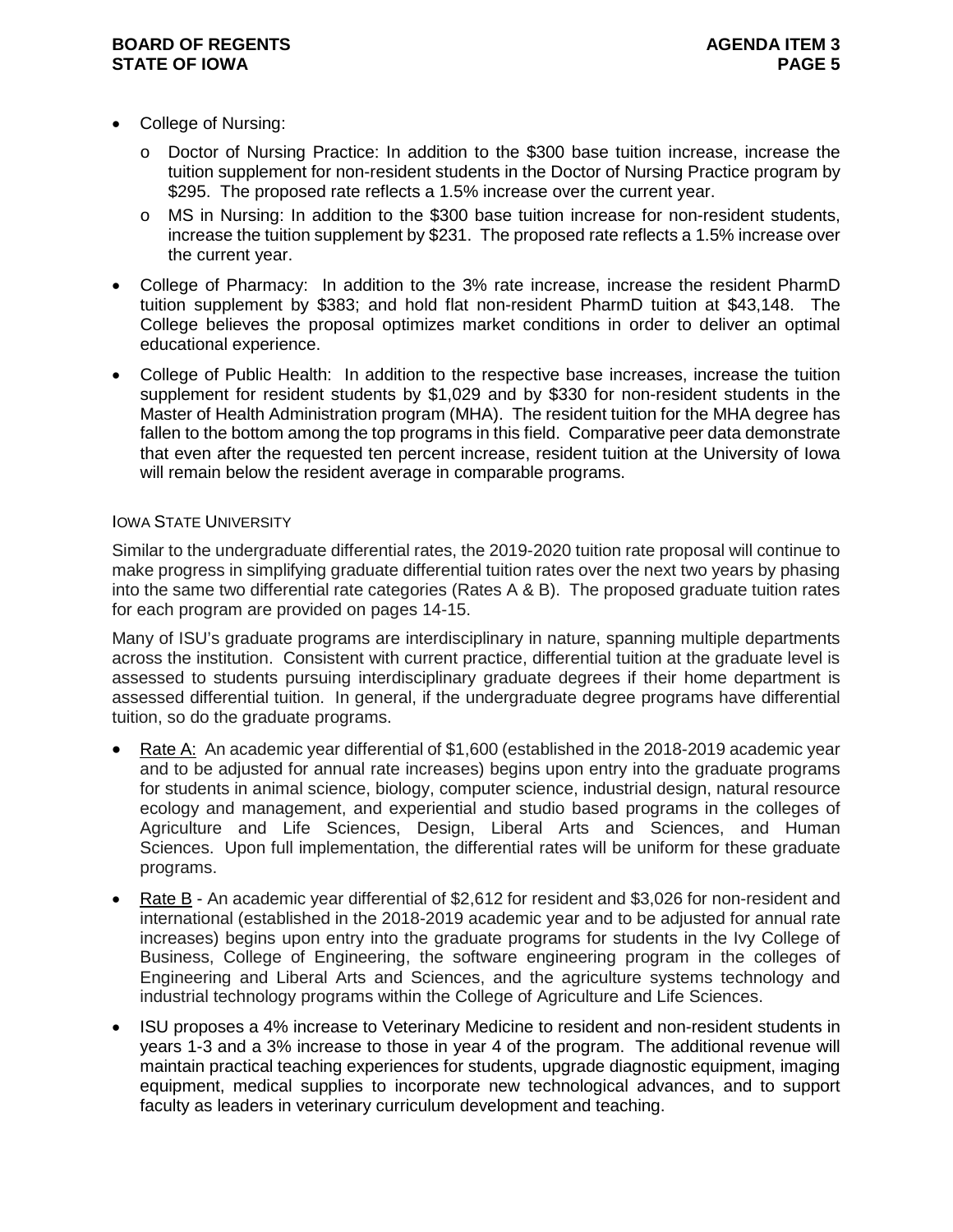#### **BOARD OF REGENTS AGENDA ITEM 3 STATE OF IOWA**

- Executive MBA Program The pricing for this program will allow the Ivy College of Business to develop specialized content for senior leaders in the food, agriculture and bio systems industries important to the State of Iowa and the university. The pricing is set at a level that will attract senior leaders in these fields. Students in the program will charged a tuition rate of \$33,966 and technology fees of \$284. Funds from the program will support customized course content, catering for program events, travel for all students to attend one course in Washington D.C. and one international destination.
- Master of Real Estate Development The new Master of Real Estate Development program will have a 21-month cohort-based curriculum directed at working professionals in the real estate industry and related fields. The tuition rate for the first year is \$16,020 plus applicable mandatory fees.

#### **HEPI and Projected Tuition Revenue**

Inflation impacts higher education in the same manner it affects other segments of the economy. The Commonfund Institute computes the Higher Education Price Index (HEPI) annually. HEPI measures the average relative level in the prices of a fixed market basket of goods and services purchased by colleges and universities through educational and general expenditures, excluding research. HEPI documents inflation affecting the higher education industry, allowing colleges and universities to project future budget increases necessary to preserve purchasing power and to maintain real investment.

Since the Board determines tuition increases well in advance of the actual expenditure of funds, the Board has utilized inflation projections. The Institute for Economic Research at the University of Iowa prepares HEPI projections for future years. The Higher Education Price Index (HEPI) documents inflation affecting the higher education industry, allowing colleges and universities to determine the increase in funding required each year to maintain real investment. The Institute for Economic Research at the University of Iowa projects HEPI for FY 2020 to range between 1.1% and 2.8% with a midpoint of approximately 2.0%.

The proposed tuition rates at SUI and ISU combined are projected generate approximately \$17.8 million in incremental revenue for FY 2020.

### **Mandatory Fees**

Mandatory fees, charged to each student, provide a distinct resource to respond to specific needs of students. Provided below are the proposed 2019-20 mandatory fees for each university.

|                                     |                    |                                                                                         |                          |       | <b>Mandatory Fee Proposals</b> |                                     |          |         |            |                  |                          |      |
|-------------------------------------|--------------------|-----------------------------------------------------------------------------------------|--------------------------|-------|--------------------------------|-------------------------------------|----------|---------|------------|------------------|--------------------------|------|
|                                     |                    | SUI                                                                                     |                          |       |                                | <b>ISU</b>                          |          |         |            | <b>UNI</b>       |                          |      |
|                                     | Actual             | Proposed                                                                                | Increase                 |       | Actual                         | Proposed                            | Increase |         | Actual     | Proposed         | Increase                 |      |
|                                     | 2018-19            | 2019-20                                                                                 | \$                       | $\%$  | 2018-19                        | 2019-20                             | \$       | $\%$    | 2018-19    | 2019-20          | \$                       | ℅    |
| Technology <sup>(1)</sup>           | 507.00             | 521.00                                                                                  | 14.00                    | 2.8%  | 290.00                         | 290.00                              | ٠        | 0.0%    | 299.50     | 299.50           | $\overline{\phantom{a}}$ | 0.0% |
| Health                              | 237.00             | 237.00                                                                                  | $\overline{\phantom{a}}$ | 0.0%  | 240.00                         | 240.00                              |          | 0.0%    | 258.00     | 258.00           |                          | 0.0% |
| <b>Mental Health</b>                | 12.50              | 16.50                                                                                   | 4.00                     | 32.0% |                                |                                     |          |         |            |                  |                          |      |
| <b>Health Facility</b>              |                    |                                                                                         |                          | 0.0%  | 16.00                          | 16.00                               |          | 0.0%    | 31.00      | 31.00            | ×                        | 0.0% |
| <b>Student Activities</b>           | 72.00              | 72.00                                                                                   | $\sim$                   | 0.0%  | 73.50                          | 92.00                               | 18.50    | 25.2%   | 121.50     | 121.50           | ٠                        | 0.0% |
| <b>Student Services</b>             | 77.00              | 79.00                                                                                   | 2.00                     | 2.6%  | 222.20                         | 233.20                              | 11.00    | 5.0%    | 229.50     | 229.50           | ٠                        | 0.0% |
| Student Union                       | 124.00             | 124.00                                                                                  | $\overline{\phantom{a}}$ | 0.0%  |                                |                                     |          |         |            |                  |                          |      |
| Building                            | 123.00             | 123.00                                                                                  | $\sim$                   | 0.0%  | 85.10                          | 85.10                               | ٠        | 0.0%    | 242.00     | 242.00           |                          | 0.0% |
| Career Services - Undergrad         | 26.00              | 26.00                                                                                   | $\overline{\phantom{a}}$ | 0.0%  |                                |                                     |          |         |            |                  |                          |      |
| Arts & Cultural Events              | 26.00              | 34.00                                                                                   | 8.00                     | 30.8% |                                |                                     |          |         |            |                  |                          |      |
| Recreation                          | 292.00             | 300.00                                                                                  | 8.00                     | 2.7%  | 321.60                         | 321.60                              |          | 0.0%    | 91.50      | 91.50            |                          | 0.0% |
| <b>Totals</b>                       | S.<br>.496.50<br>1 | <b>S</b><br>$,532.50$ \$                                                                | 36.00                    | 2.4%  | S<br>1,248.40                  | l s<br>1,277.90 \$                  | 29.50    | 2.4%    | \$1,273.00 | $$1,273.00$ \ \$ |                          | 0.0% |
|                                     |                    | The 2019-20 proposals for differential technology fees at SUI & ISU are detailed below. |                          |       |                                |                                     |          |         |            |                  |                          |      |
|                                     |                    | SUI                                                                                     |                          |       |                                |                                     |          |         |            | <b>ISU</b>       |                          |      |
|                                     | Actual             | Proposed                                                                                | Increase                 |       |                                |                                     |          | Actual  | Proposed   | Increase         |                          |      |
| <b>Technology Fee Differentials</b> | 2018-19            | 2019-20                                                                                 | \$                       | $\%$  |                                | <b>Technology Fee Differentials</b> |          | 2018-19 | 2019-20    | \$               | %                        |      |
| CLAS. C of PH - UG                  | 507.00             | 521.00                                                                                  | 14.00                    | 2.8%  | Standard - UG                  |                                     |          | 290.00  | 290.00     | ٠                | 0.0%                     |      |
| Business - UG                       | 677.00             | 694.00                                                                                  | 17.00                    | 2.5%  | Business - Undergrad           |                                     |          | 330.00  | 330.00     | ä,               | 0.0%                     |      |
| Engineering (UG/G)                  | 744.00             | 762.00                                                                                  | 18.00                    | 2.4%  | Business - Grad                |                                     |          | 284.00  | 284.00     | ٠                | 0.0%                     |      |
| Education - (UG/G)                  | 507.00             | 521.00                                                                                  | 14.00                    | 2.8%  |                                | Computer Science (UG/G)             |          | 506.00  | 506.00     | ٠                | 0.0%                     |      |
| Law                                 | 962.00             | 984.00                                                                                  | 22.00                    | 2.3%  |                                | College of Design (UG)              |          | 506.00  | 506.00     | ٠                | 0.0%                     |      |
| Standard Grad & Prof                | 313.00             | 323.00                                                                                  | 10.00                    | 3.2%  | College of Design (G)          |                                     |          | 460.00  | 460.00     | ٠                | 0.0%                     |      |
| Dentistry                           | 507.00             | 521.00                                                                                  | 14.00                    | 2.8%  |                                | Engineering, AST, ITEC (UG/G)       |          | 506.00  | 506.00     | ä,               | 0.0%                     |      |
| Nursing                             | 507.00             | 521.00                                                                                  | 14.00                    | 2.8%  | Standard - Grad                |                                     |          | 244.00  | 244.00     |                  | 0.0%                     |      |
| Pharm D                             | 700.00             | 717.00                                                                                  | 17.00                    | 2.4%  | Veterinary Medicine            |                                     |          | 290.00  | 290.00     |                  | 0.0%                     |      |
| Public Health (MS/PhD)              | 738.00             | 756.00                                                                                  | 18.00                    | 2.4%  |                                |                                     |          |         |            |                  |                          |      |
| Medicine (MD/PA)                    | 313.00             | 401.00                                                                                  | 88.00                    | 28.1% |                                |                                     |          |         |            |                  |                          |      |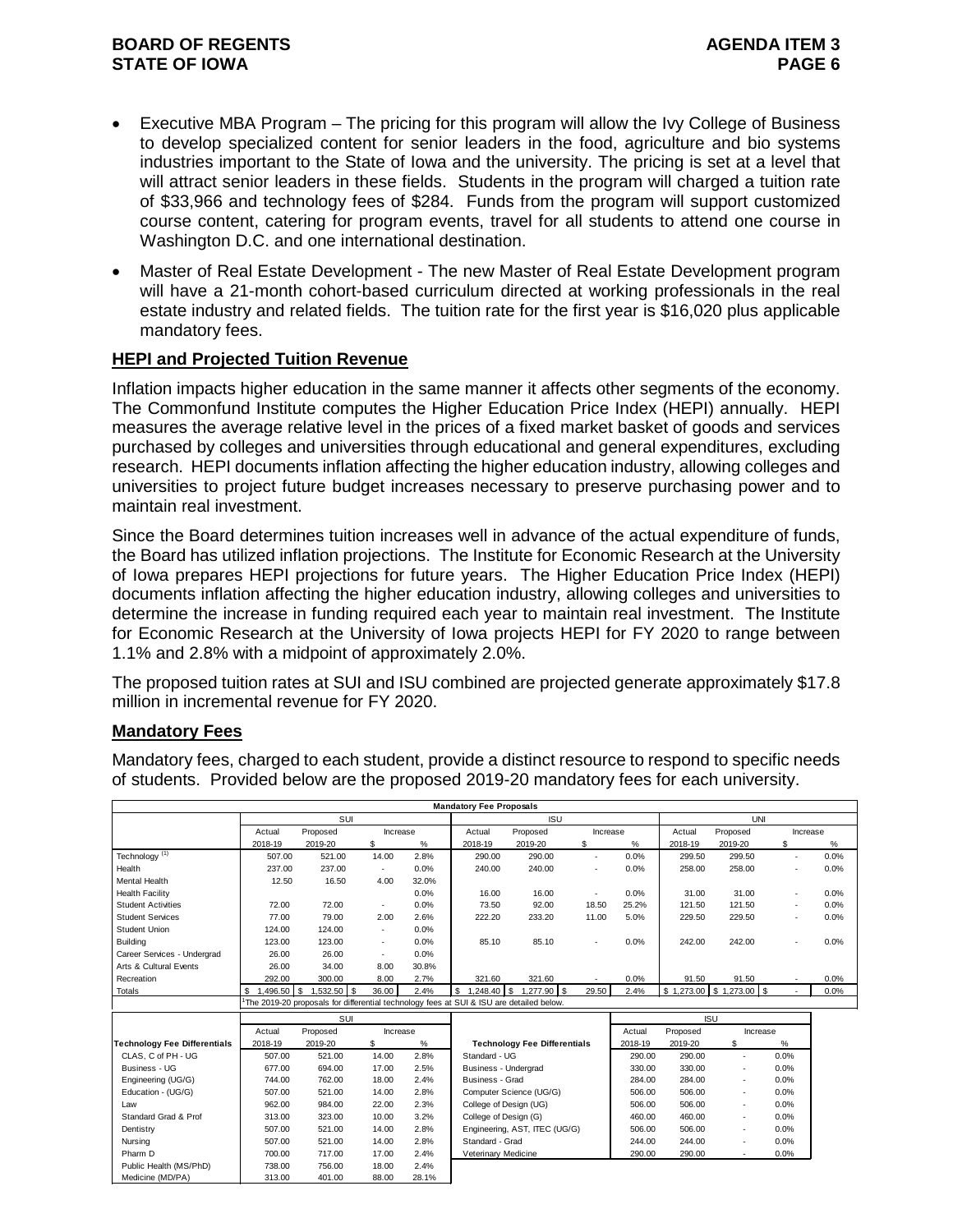#### **BOARD OF REGENTS AGENUS AGENDA ITEM 3 STATE OF IOWA PAGE 7**

#### STATE UNIVERSITY OF IOWA

The University proposes an overall increase in mandatory student fees of 2.4% (\$36).

- Technology The University proposes a 2.8% increase to the standard technology fee with varying increases to certain colleges and programs as provided on the previous page. The revenue generated from these increases will help fund equipment and software upgrades and salary costs for personnel providing IT support to students. The Carver College of Medicine requests an \$88 fee increase to medical and physician assistant students to help fund the needed hardware and technology upgrades needed in these areas.
- Mental Health The proposed \$4 increase to the Mental Health Fee will support the hiring of an additional Case Manager to support the increase in service demand in University Counseling Services and the Office of Student Care and Assistance. The fee increase will also support the hiring of an additional staff psychologist who will provide direct clinical services to students and oversee suicide prevention initiatives.
- Arts and Cultural Events This fee pays for nearly all of the costs of producing student events on campus and keeps the price of tickets for students free or very modestly priced. Instituted in 2006 at \$20 per year, the fee has increased only \$6 in a 12-year period (0.25% annually). The proposed \$8.00 increase will provide necessary funding for student labor, sustain and possibly increase the number of guest artists, meet production budgets, and maintain free/low ticket prices for students.
- Recreation A 2.7% increase (\$8) is proposed to meet the debt service schedule for the new Campus Recreation and Wellness Center in accord with the financial plan approved for the project and fund on-going operational and maintenance expenses.

#### IOWA STATE UNIVERSITY

The University proposes an overall increase in mandatory student fees of 2.4% (\$29.50).

- Student Activities The proposed total increase for this fee of \$18.50 will support two student initiatives. An allocation of \$2.50 of the proposed increase will support Student Government. The remaining \$16.00 provides a permanent funding source to sustain business operations of the student-run newspaper (Iowa State Daily).
- Student Services This fee, university support, the City of Ames, and fare box revenue jointly fund CyRide. CyRide estimates they served 6.5 million riders last year with the majority being students. The proposed \$11.00 increase reflects projected cost increases for fuel and labor as well as maintaining quality and safe service due to increasing demand.

#### UNIVERSITY OF NORTHERN IOWA

The University proposes no changes to the current mandatory student fees.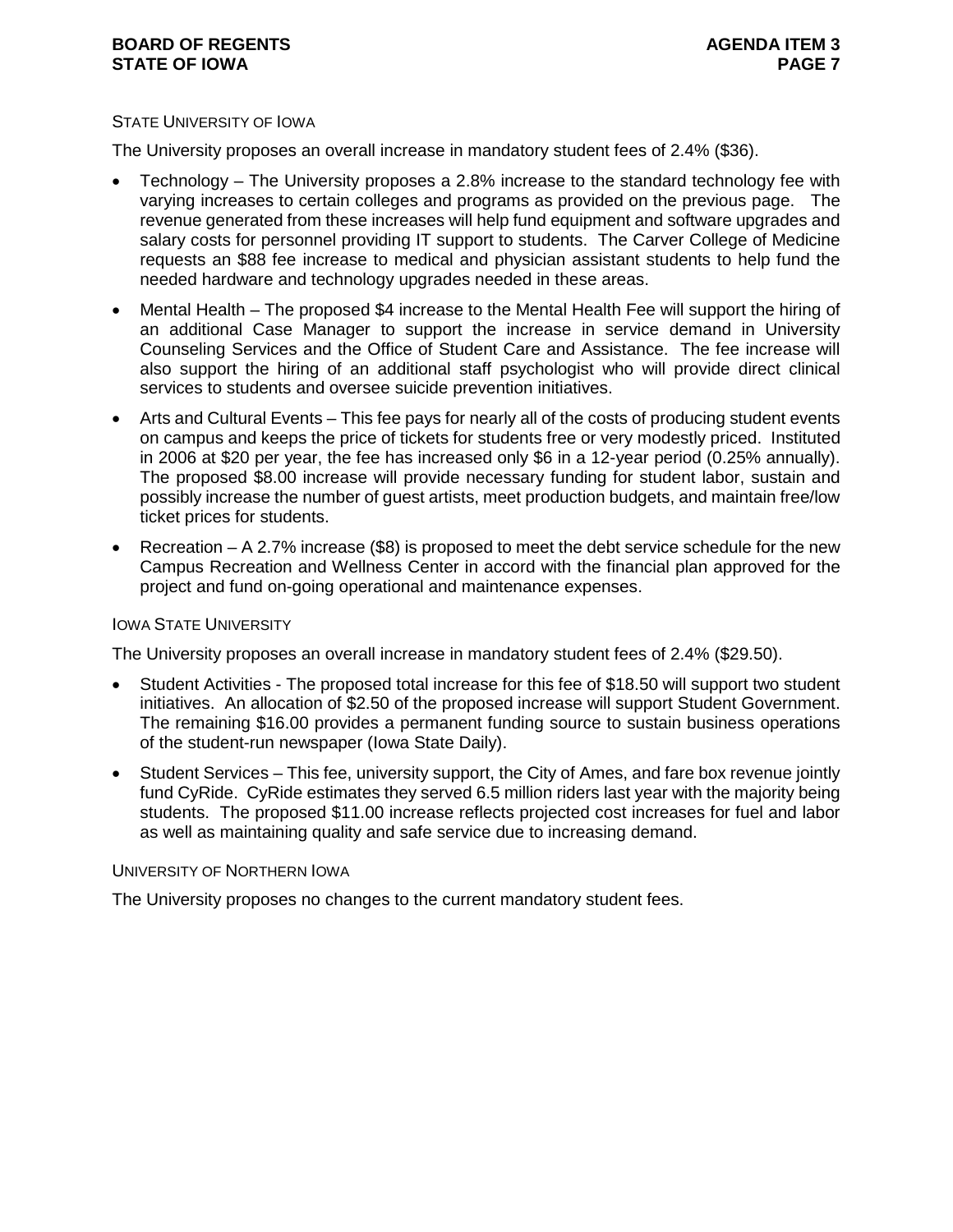#### **Estimated Cost of Attendance**

Iowa Code §262.9(19) requires the Board to publish the estimated total cost of attending the Regent universities, including room and board and other costs, at the same time that it publishes final tuition and mandatory fees.

Based on the proposed base tuition rates, room and board rates, and other costs, the following table estimates the total cost of attendance for a resident undergraduate student.

Other costs, as quantified for financial aid calculations, include the universities' estimates of student costs for books, supplies, transportation and personal expenses.

|            | 2019-20 Academic Year Resident Undergraduate<br><b>Estimated Cost of Attendance</b> |                        |                  |                       |                                |            |  |  |  |  |  |  |  |  |  |
|------------|-------------------------------------------------------------------------------------|------------------------|------------------|-----------------------|--------------------------------|------------|--|--|--|--|--|--|--|--|--|
|            | Tuition &<br>Mandatory<br>Fees*                                                     | Room &<br><b>Board</b> | Other<br>Costs** | Estimated<br>Totals** | \$ Increase<br>from<br>2018-19 | % Increase |  |  |  |  |  |  |  |  |  |
| <b>SUI</b> | 9,605.50                                                                            | 9,783.00               | 3,800.00         | 23,188.50             | 526.00                         | 2.3%       |  |  |  |  |  |  |  |  |  |
| <b>ISU</b> | 9,319.90                                                                            | 9,149.00               | 3,471.00         | 21,939.90             | 509.50                         | 2.4%       |  |  |  |  |  |  |  |  |  |
| <b>UNI</b> | 8,938.00                                                                            | 9,160.00               | 3,149.00         | 21,247.00             | 411.00                         | 2.0%       |  |  |  |  |  |  |  |  |  |
| Average    | 9,287.80                                                                            | 9,364.00               | 3,473.33         | 22,125.13             | 482.17                         | 2.2%       |  |  |  |  |  |  |  |  |  |
| * Proposed | ** Estimated                                                                        |                        |                  |                       |                                |            |  |  |  |  |  |  |  |  |  |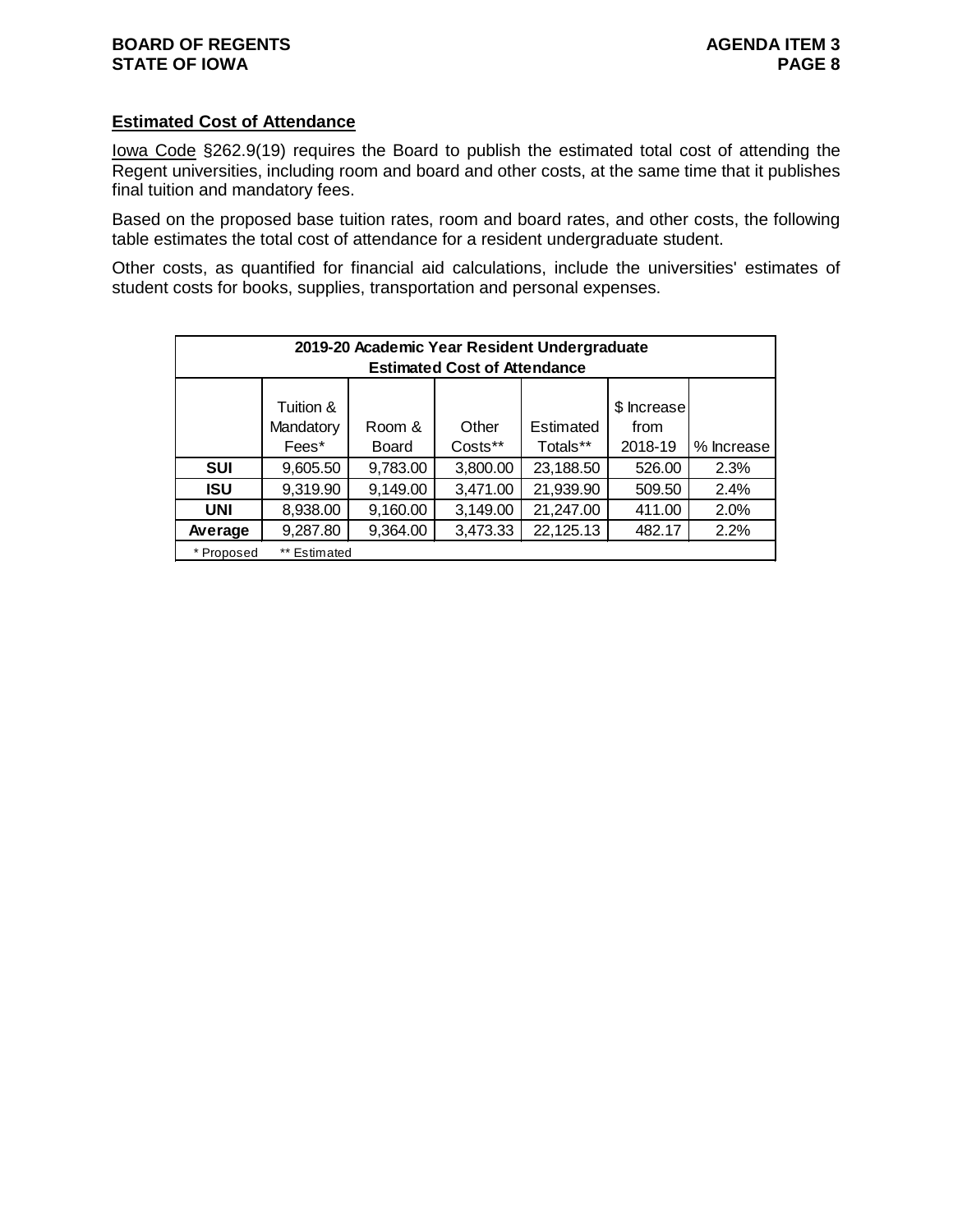### **BOARD OF REGENTS**<br> **BOARD OF REGENTS**<br> **BOARD OF IOWA**<br> **BOARD OF IOWA STATE OF IOWA**

# **Peer Groups**

The following tables compare current resident and non-resident undergraduate tuition and fee rates with the Board-established peer groups. Generally, the Regent universities are at or near the bottom of their respective peer groups and all rates are significantly below the average. Comparisons for other student classifications are available in the Board Office.

|                         |    |                           | 2018-19 RESIDENT UNDERGRAD TUITION & FEES PEER COMPARISON     |                           |                              |    |                |
|-------------------------|----|---------------------------|---------------------------------------------------------------|---------------------------|------------------------------|----|----------------|
| UNIVERSITY OF IOWA      |    |                           | <b>IOWA STATE UNIVERSITY</b>                                  |                           | UNIVERSITY OF NORTHERN IOWA  |    |                |
|                         |    | <b>Tuition &amp; Fees</b> |                                                               | <b>Tuition &amp; Fees</b> |                              |    | Tuition & Fees |
| <b>ILLINOIS</b>         |    | 16,004                    | <b>PENN STATE</b>                                             | 18.454                    | MASSACHUSETTS-DARTSMOUTH     | S  | 13,921         |
| <b>IMICHIGAN</b>        |    | 15.262                    | <b>ILLINOIS</b>                                               | 16.004                    | <b>COLLEGE OF CHARLESTON</b> | \$ | 12,843         |
| <b>IMINNESOTA</b>       |    | 14.693                    | <b>MINNESOTA</b>                                              | 14.693                    | MINNESOTA, DULUTH            | \$ | 12,677         |
| CALIFORNIA, LOS ANGELES | S  | 13.201                    | <b>MICHIGAN STATE</b>                                         | \$<br>14.460              | SO. ILLINOIS-EDWARDSVILLE    | S  | 12,132         |
| <b>ARIZONA</b>          |    | 12.467                    | CALIFORNIA, DAVIS                                             | \$<br>14.402              | <b>JAMES MADISON</b>         |    | 12,016         |
| <b>OHIO STATE</b>       |    | 10.726                    | <b>TEXAS A&amp;M</b>                                          | \$<br>10.968              | <b>FERRIS STATE</b>          |    | 11,950         |
| <b>INDIANA</b>          |    | 10.680                    | OHIO STATE                                                    | \$<br>10.726              | <b>EASTERN ILLINOIS</b>      |    | 11,723         |
| <b>TEXAS</b>            | S  | 10.606                    | <b>WISCONSIN</b>                                              | 10.556                    | <b>MARSHALL</b>              |    | 9,256          |
| <b>WISCONSIN</b>        | S  | 10.556                    | <b>PURDUE</b>                                                 | \$<br>9.992               | <b>NORTHERN IOWA</b>         |    | 8,938          |
| liowa                   |    | 9.267                     | NORTH CAROLINA STATE                                          | \$<br>9.101               | <b>WESTERN WASHINGTON</b>    | S  | 8,859          |
| <b>INORTH CAROLINA</b>  | S  | 8.987                     | <b>IOWA STATE</b>                                             | \$<br>8,988               | <b>TRUMAN STATE</b>          | \$ | 8,099          |
| Avg excluding SUI       | \$ | 12,318                    | Avg excluding ISU                                             | \$<br>12,936              | Avg excluding UNI            | \$ | 11,348         |
|                         |    |                           | 2018-19 NON-RESIDENT UNDERGRAD TUITION & FEES PEER COMPARISON |                           |                              |    |                |

| UNIVERSITY OF IOWA              |    | <b>IOWA STATE UNIVERSITY</b> |                       |    | UNIVERSITY OF NORTHERN IOWA |                              |    |                |  |  |
|---------------------------------|----|------------------------------|-----------------------|----|-----------------------------|------------------------------|----|----------------|--|--|
|                                 |    | Tuition & Fees               |                       |    | Tuition & Fees              |                              |    | Tuition & Fees |  |  |
| <b>IMICHIGAN</b>                |    | 49.350                       | CALIFORNIA, DAVIS     |    | 43.394                      | <b>COLLEGE OF CHARLESTON</b> | S  | 32,025         |  |  |
| <b>ICALIFORNIA, LOS ANGELES</b> | \$ | 42.193                       | <b>MICHIGAN STATE</b> | \$ | 39.765                      | MASSACHUSETTS-DARTSMOUTH     | \$ | 29.141         |  |  |
| <b>ITEXAS</b>                   | S  | 37.480                       | <b>WISCONSIN</b>      | \$ | 36.805                      | <b>JAMES MADISON</b>         | S  | 28,416         |  |  |
| <b>WISCONSIN</b>                |    | 36.805                       | <b>TEXAS A&amp;M</b>  |    | 36.636                      | <b>WESTERN WASHINGTON</b>    |    | 24.273         |  |  |
| <b>ARIZONA</b>                  |    | 36.366                       | <b>PENN STATE</b>     | \$ | 34.858                      | MARSHALL                     |    | 19,742         |  |  |
| <b>INDIANA</b>                  | S. | 35.455                       | <b>ILLINOIS</b>       | \$ | 32.574                      | <b>NORTHERN IOWA</b>         |    | 19,480         |  |  |
| <b>INORTH CAROLINA</b>          |    | 35.170                       | OHIO STATE            | \$ | 30.742                      | MINNESOTA, DULUTH            |    | 17.795         |  |  |
| <b>ILLINOIS</b>                 |    | 32.574                       | <b>MINNESOTA</b>      | \$ | 30.371                      | <b>TRUMAN STATE</b>          |    | 14.951         |  |  |
| <b>IIOWA</b>                    |    | 31.233                       | <b>PURDUE</b>         | \$ | 28.794                      | <b>EASTERN ILLINOIS</b>      |    | 14,023         |  |  |
| <b>OHIO STATE</b>               | \$ | 30.742                       | NORTH CAROLINA STATE  | \$ | 28.444                      | SO. ILLINOIS-EDWARDSVILLE    | \$ | 12.132         |  |  |
| <b>IMINNESOTA</b>               | \$ | 30.371                       | <b>IOWA STATE</b>     | ъ  | 23.392                      | <b>FERRIS STATE</b>          | \$ | 11.950         |  |  |
| Avg excluding SUI               | S. | 36.651                       | Ava excluding ISU     | S  | 34.238                      | Ava excluding UNI            | \$ | 20.445         |  |  |

| <b>Regent Undergraduate</b><br><b>Tuition and Fees</b><br>2018-19 Academic Year |          |          |  |  |  |  |  |  |  |  |  |  |  |  |
|---------------------------------------------------------------------------------|----------|----------|--|--|--|--|--|--|--|--|--|--|--|--|
| <b>Nonresident</b><br>Resident                                                  |          |          |  |  |  |  |  |  |  |  |  |  |  |  |
| University of Iowa                                                              | \$9,267  | \$31,233 |  |  |  |  |  |  |  |  |  |  |  |  |
| SUI Peer Group Average *                                                        | \$12,318 | \$36,651 |  |  |  |  |  |  |  |  |  |  |  |  |
| \$ from Peer Group Average                                                      | \$3,051  | \$5,418  |  |  |  |  |  |  |  |  |  |  |  |  |
| % of Peer Group Average                                                         | 75.2%    | 85.2%    |  |  |  |  |  |  |  |  |  |  |  |  |
| <b>Iowa State University</b>                                                    | \$8,988  | \$23,392 |  |  |  |  |  |  |  |  |  |  |  |  |
| ISU Peer Group Average *                                                        | \$12,936 | \$34,238 |  |  |  |  |  |  |  |  |  |  |  |  |
| \$ from Peer Group Average                                                      | \$3.948  | \$10,846 |  |  |  |  |  |  |  |  |  |  |  |  |
| % of Peer Group Average                                                         | 69.5%    | 68.3%    |  |  |  |  |  |  |  |  |  |  |  |  |
| University of Northern Iowa                                                     | \$8,938  | \$19,480 |  |  |  |  |  |  |  |  |  |  |  |  |
| UNI Peer Group Average *                                                        | \$11,348 | \$20,445 |  |  |  |  |  |  |  |  |  |  |  |  |
| \$ from Peer Group Average                                                      | \$2,410  | \$965    |  |  |  |  |  |  |  |  |  |  |  |  |
| % of Peer Group Average                                                         | 78.8%    | 95.3%    |  |  |  |  |  |  |  |  |  |  |  |  |

\*Averages exclude Regent universities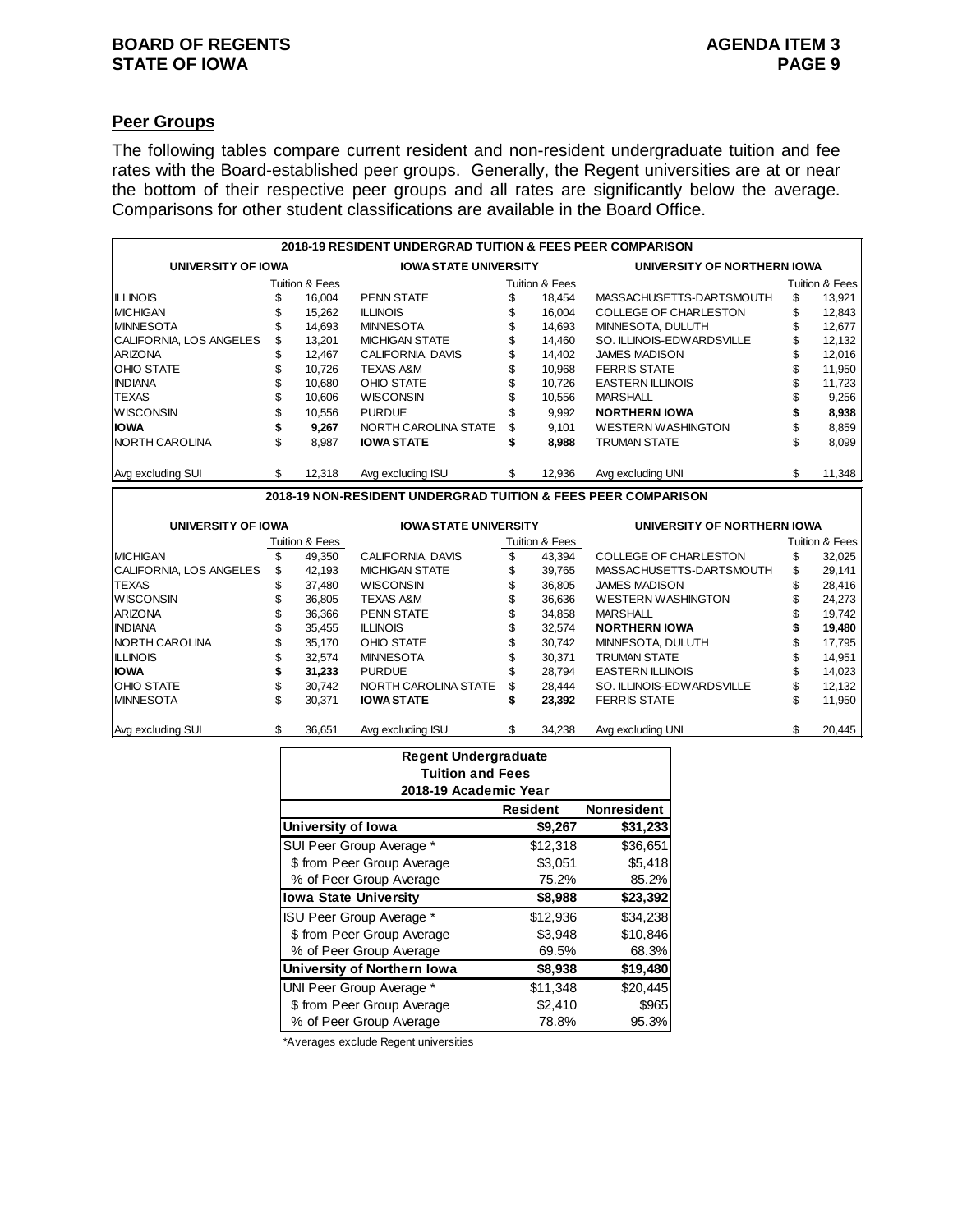#### UNI TUITION/FEE PEER GROUP COMPARISON

The following table compares current resident undergraduate tuition and fee rates for UNI with the Board-established peer group. The table also includes a rate variance comparison between the peer group and the corresponding Research 1 (R1) universities for each respective state. UNI's rates are near the bottom of the peer group and significantly closer to the rates of Iowa's R1 universities Iowa than the average variance of the peer states.

| 2018-19 UNI RESIDENT UNDERGRAD PEER COMPARISON |                |    |               |
|------------------------------------------------|----------------|----|---------------|
|                                                |                |    | Variance from |
|                                                | Tuition & Fees |    | In-State R1s  |
| MASSACHUSETTS-DARTSMOUTH                       | \$<br>13,921   | \$ | (1,967)       |
| <b>COLLEGE OF CHARLESTON</b>                   | \$<br>12,843   | \$ | 581           |
| MINNESOTA, DULUTH                              | \$<br>12,677   | \$ | (2,083)       |
| SO. ILLINOIS-EDWARDSVILLE                      | \$<br>12,132   | \$ | (3,872)       |
| <b>JAMES MADISON</b>                           | \$<br>12,016   | \$ | (3,054)       |
| <b>FERRIS STATE</b>                            | \$<br>11,950   | \$ | (2,942)       |
| <b>EASTERN ILLINOIS</b>                        | \$<br>11,723   | \$ | (4,280)       |
| <b>MARSHALL</b>                                | \$<br>9,256    | \$ | 400           |
| <b>NORTHERN IOWA</b>                           | \$<br>8,938    | \$ | (189)         |
| <b>WESTERN WASHINGTON</b>                      | \$<br>8,859    | \$ | (2,096)       |
| <b>TRUMAN STATE</b>                            | \$<br>8,099    | \$ | (3, 153)      |
|                                                |                |    |               |
| Avg excluding UNI                              | \$<br>11,348   | S  | (2,247        |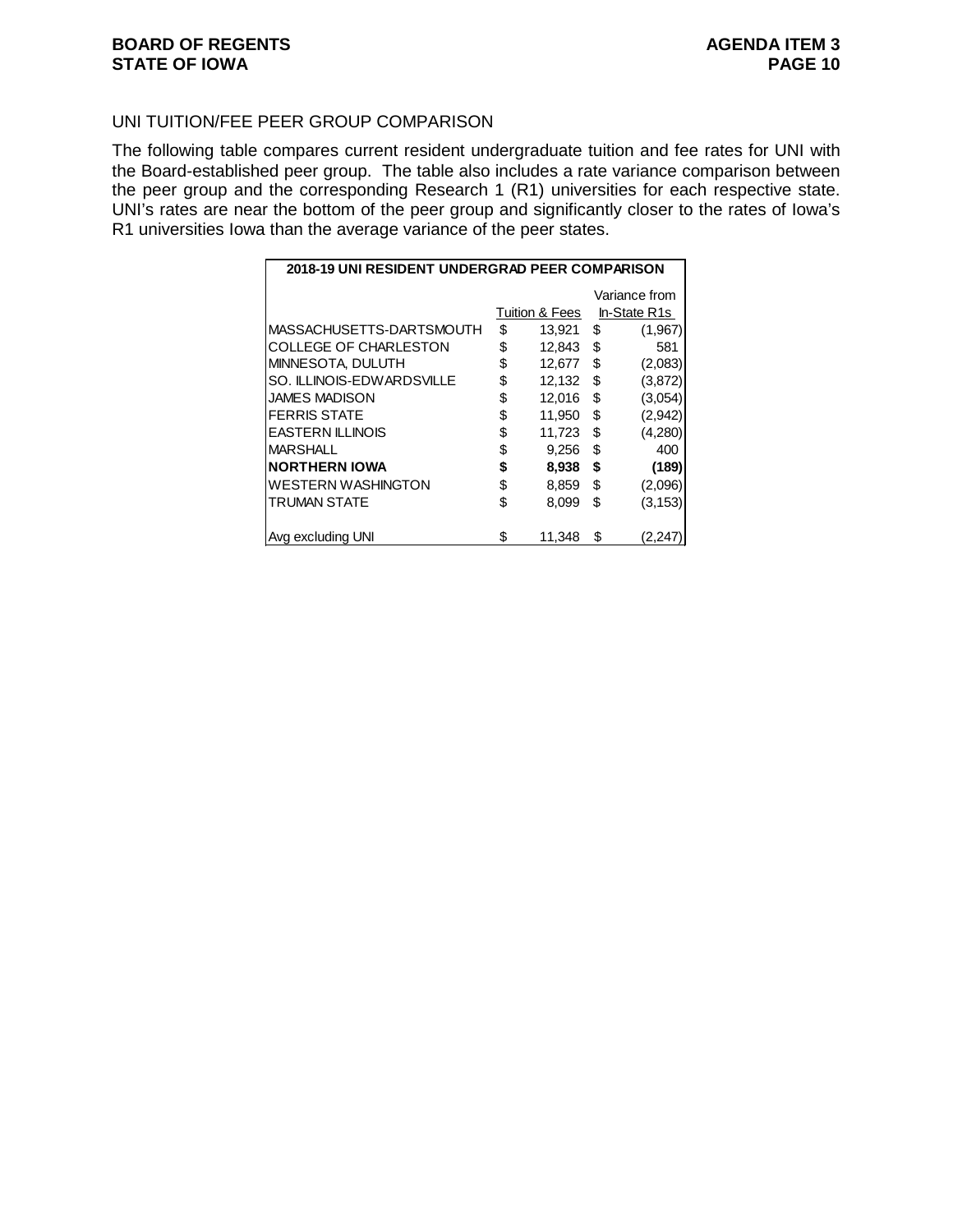#### HOUSEHOLD INCOME AND TUITION COMPARISONS

The table below contains a sampling of 13 states represented in the Regent universities peer comparison groups and/or are contiguous to Iowa. The graph provides the:

- Average public university resident undergraduate tuition and fees charged in each state as a percentage of each state's median household income.
- State rank (shown below in parentheses) which reflects the tuition/fees to median household income as a percentage, with one being the state with the lowest percentage and 50 the highest. Note: The national average is 16.6% (applies equal weight to each state).



Sources: The College Board; U.S. Census Bureau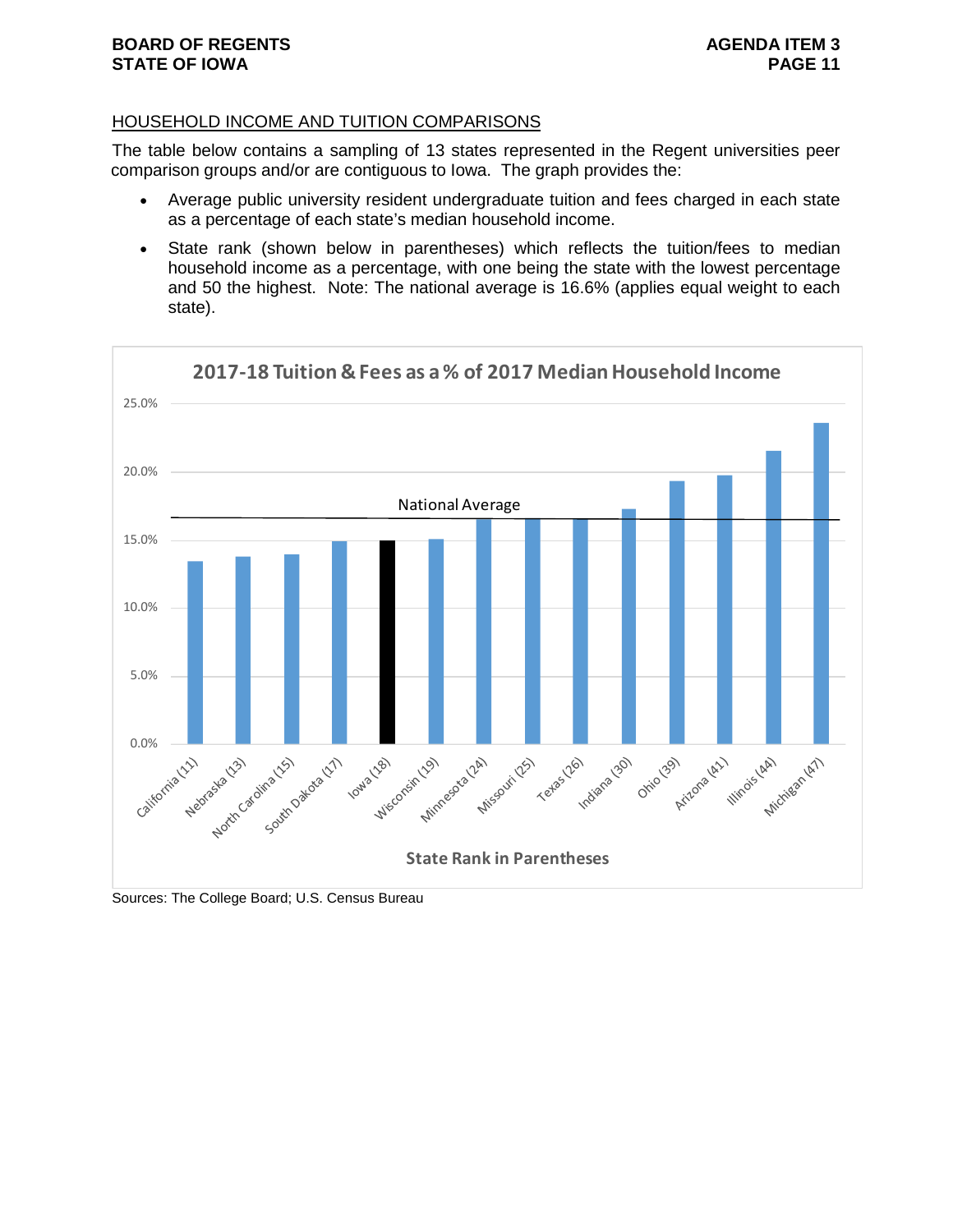#### **BOARD OF REGENTS**<br> **BOARD OF REGENTS**<br> **BOARD OF IOWA**<br>
PAGE 12 **STATE OF IOWA**

|                                                             |                             |                |         |            |        |                   |            |          |         |                       |                |            |            | Board of Regents, State of Iowa: Proposed Tultion and Mandatory Fees for Academic Year 2019-20 |           |             |             |               |            |
|-------------------------------------------------------------|-----------------------------|----------------|---------|------------|--------|-------------------|------------|----------|---------|-----------------------|----------------|------------|------------|------------------------------------------------------------------------------------------------|-----------|-------------|-------------|---------------|------------|
|                                                             |                             | <b>TUITION</b> |         |            |        |                   |            |          |         | <b>MANDATORY FEES</b> |                |            |            |                                                                                                |           |             |             | <b>TOTALS</b> |            |
|                                                             | FY 2020                     |                |         |            |        |                   |            |          |         |                       |                |            |            |                                                                                                |           | Current     | Proposed    | \$ Increase i | ncrease In |
|                                                             | Base                        |                |         |            |        |                   | Student    | Student  | Student |                       | Career         | Arts &     |            | Professiona                                                                                    | Total     | Tuition &   | Tuition &   | Tuition &     | Tuition &  |
|                                                             | Tuition                     | \$ Increase    |         | Technology | Health | Mental            | Activities | Services | Union   | <b>Building</b>       | Services       | Cultural   | Recreation | Enhancemt                                                                                      | Mandatory | Mandatory   | Mandatory   | Mandatory     | Mandatory  |
|                                                             |                             | in Tuition     | $%$ Inc | Fee        | Fee    | <b>Health Fee</b> | Fee        | Fee      | Fee     | Fee                   | Fee            | Events Fee | Fee        | Fee                                                                                            | Fees      | Fees        | Fees        | Fees          | Fees       |
| UNIVERSITY OF IOWA                                          |                             |                |         |            |        |                   |            |          |         |                       |                |            |            |                                                                                                |           |             |             |               |            |
| Indergraduate Resident - Business (lower division)          | 9.626<br>$\mathbf{\hat{z}}$ | 554            | 6.1%    | 694        | 237    | 16.50             | 72S        | 79       | 124     | 123                   | 26             | 34         | 300        |                                                                                                | 1.705.50  | \$10,738,50 | \$11,331.50 | 593.00        | 5.5%       |
| Indergraduate Resident - Business (upper division)          | 11,321                      | 617            | 5.8%    | 694        | 237    | 16.50             | 72         | 79       | 124     | 123                   | 26             | 34         | 300        |                                                                                                | 1,705.50  | 12,370.50   | 13,026.50   | 656.00        | 5.3%       |
| Undergraduate Resident - CLAS, CoPH & University College    | 8,073                       | 303            | 3.9%    | 521        | 237    | 16.50             | 72         | 79       | 124     | 123                   | 26             | 34         | 300        |                                                                                                | 1,532.50  | 9,266.50    | 9,605.50    | 339.00        | 3.7%       |
| Undergraduate Resident - Education                          | 8,073                       | 303            | 3.9%    | 521        | 237    | 16.50             | 72         | 79       | 124     | 123                   | 26             | 34         | 300        |                                                                                                | 1,532.50  | 9,266.50    | 9.605.50    | 339.00        | 3.7%       |
| Jndergraduate Resident - Engineering (1st year)             | 9.152                       | 344            | 3.9%    | 762        | 237    | 16.50             | 72         | 79       | 124     | 123                   | 26             | 34         | 300        |                                                                                                | 1,773.50  | 10.541.50   | 10.925.50   | 384.00        | 3.6%       |
| Indergraduate Resident - Engineering (2nd year)             | 10,891                      | 409            | 3.9%    | 762        | 237    | 16.50             | 72         | 79       | 124     | 123                   | 26             | 34         | 300        |                                                                                                | 1,773.50  | 12,215.50   | 12,664.50   | 449.00        | 3.7%       |
| Jndergraduate Resident - Engineering (upper division)       | 10,891                      | 409            | 3.9%    | 762        | 237    | 16.50             | 72         | 79       | 124     | 123                   | 26             | 34         | 300        |                                                                                                | 1,773.50  | 12,215.50   | 12.664.50   | 449.00        | 3.7%       |
| Undergraduate Resident - Medicine                           | 8.073                       | 303            | 3.9%    | 323        | 237    | 16.50             | 72         | 79       | 124     | 123                   | 26             | 34         | 300        |                                                                                                | 1.334.50  | 9.072.50    | 9.407.50    | 335.00        | 3.7%       |
| Indergraduate Resident - Nursing                            | 10.889                      | 601            | 5.8%    | 521        | 237    | 16.50             | 72         | 79       | 124     | 123                   | 26             | 34         | 300        |                                                                                                | 1.532.50  | 11.784.50   | 12.421.50   | 637.00        | 5.4%       |
| Indergraduate Nonresident - Business (lower division)       | 31.628                      | 500            | 1.6%    | 694        | 237    | 16.50             | 72         | 79       | 124     | 123                   | 26             | 34         | 300        |                                                                                                | 1.705.50  | 32.794.50   | 33,333.50   | 539.00        | 1.6%       |
| Undergraduate Nonresident - Business (upper division)       | 33,494                      | 500            | 1.5%    | 694        | 237    | 16.50             | 72         | 79       | 124     | 123                   | 26             | 34         | 300        |                                                                                                | 1,705.50  | 34,660.50   | 35,199.50   | 539.00        | 1.6%       |
| Indergraduate Nonresident - CLAS, CoPH & University College | 30.036                      | 300            | 1.0%    | 521        | 237    | 16.50             | 72         | 79       | 124     | 123                   | 26             | 34         | 300        |                                                                                                | 1.532.50  | 31.232.50   | 31.568.50   | 336.00        | 1.1%       |
| Indergraduate Nonresident - Education                       | 30,036                      | 300            | 1.0%    | 521        | 237    | 16.50             | 72         | 79       | 124     | 123                   | 26             | 34         | 300        |                                                                                                | 1,532.50  | 31,232.50   | 31,568.50   | 336.00        | 1.1%       |
| Indergraduate Nonresident - Engineering (1st year)          | 31.096                      | 300            | 1.0%    | 762        | 237    | 16.50             | 72         | 79       | 124     | 123                   | 26             | 34         | 300        |                                                                                                | 1.773.50  | 32.529.50   | 32.869.50   | 340.00        | 1.0%       |
| Undergraduate Nonresident - Engineering (2nd year)          | 33,125                      | 300            | 0.9%    | 762        | 237    | 16.50             | 72         | 79       | 124     | 123                   | 26             | 34         | 300        |                                                                                                | 1,773.50  | 34,558.50   | 34,898.50   | 340.00        | 1.0%       |
| Jndergraduate Nonresident - Engineering (upper division)    | 33.125                      | 300            | 0.9%    | 762        | 237    | 16.50             | 72         | 79       | 124     | 123                   | 26             | 34         | 300        |                                                                                                | 1,773.50  | 34,558.50   | 34.898.50   | 340.00        | 1.0%       |
| Jndergraduate Nonresident - Medicine                        | 30,036                      | 300            | 1.0%    | 323        | 237    | 16.50             | 72         | 79       | 124     | 123                   | 26             | 34         | 300        |                                                                                                | 1,334.50  | 31,038.50   | 31,370.50   | 332.00        | 1.1%       |
| Undergraduate Nonresident - Nursing                         | 33.002                      | 500            | 1.5%    | 521        | 237    | 16.50             | 72         | 79       | 124     | 123                   | 26             | 34         | 300        |                                                                                                | 1.532.50  | 33.998.50   | 34.534.50   | 536.00        | 1.6%       |
| <b>Graduate Resident</b>                                    | 10,079                      | 294            | 3.0%    | 323        | 237    | 16.50             | 72         | 79       | 124     | 123                   | a.             | 34         | 300        | 80                                                                                             | 1,388.50  | 11,141.50   | 11,467.50   | 326.00        | 2.9%       |
| Graduate Resident - CLAS                                    | 10.079                      | 294            | 3.0%    | 521        | 237    | 16.50             | 72         | 79       | 124     | 123                   | $\sim$         | 34         | 300        | 80                                                                                             | 1,586.50  | 11.335.50   | 11.665.50   | 330.00        | 2.9%       |
| Graduate Resident - Education                               | 11.890                      | 346            | 3.0%    | 521        | 237    | 16.50             | 72         | 79       | 124     | 123                   | ٠.             | 34         | 300        | 80                                                                                             | 1,586.50  | 13,094.50   | 13,476.50   | 382.00        | 2.9%       |
| Graduate Resident - Engineering                             | 10.079                      | 294            | 3.0%    | 762        | 237    | 16.50             | 72         | 79       | 124     | 123                   |                | 34         | 300        | 80                                                                                             | 1,827.50  | 11,572.50   | 11.906.50   | 334.00        | 2.9%       |
| <b>Graduate Nonresident</b>                                 | 29.026                      | 300            | 1.0%    | 323        | 237    | 16.50             | 72         | 79       | 124     | 123                   |                | 34         | 300        | 80                                                                                             | 1.388.50  | 30.082.50   | 30.414.50   | 332.00        | 1.1%       |
| Graduate Nonresident - CLAS                                 | 29.026                      | 300            | 1.0%    | 521        | 237    | 16.50             | 72         | 79       | 124     | 123                   | ×.             | 34         | 300        | 80                                                                                             | 1,586.50  | 30.276.50   | 30.612.50   | 336.00        | 1.1%       |
| Graduate Nonresident - Education                            | 30.838                      | 349            | 1.1%    | 521        | 237    | 16.50             | 72         | 79       | 124     | 123                   | $\sim$         | 34         | 300        | 80                                                                                             | 1.586.50  | 32.039.50   | 32.424.50   | 385.00        | 1.2%       |
| Graduate Nonresident - Engineering                          | 29.026                      | 300            | 1.0%    | 762        | 237    | 16.50             | 72         | 79       | 124     | 123                   | ×.             | 34         | 300        | 80                                                                                             | 1.827.50  | 30.513.50   | 30.853.50   | 340.00        | 1.1%       |
| Master of Accountancy Resident                              | 15,816                      | 461            | 3.0%    | 323        | 237    | 16.50             | 72         | 79       | 124     | 123                   |                | 34         | 300        | 80                                                                                             | 1,388.50  | 16,711.50   | 17,204.50   | 493.00        | 3.0%       |
| Master of Accountancy Nonresident                           | 34.074                      | 300            | 0.9%    | 323        | 237    | 16.50             | 72         | 79       | 124     | 123                   | $\sim$         | 34         | 300        | 80                                                                                             | 1,388.50  | 35,130.50   | 35.462.50   | 332.00        | 0.9%       |
| Doctor of Physical Therapy Resident                         | 15.916                      | $\sim$         | 0.0%    | 323        | 237    | 16.50             | 72         | 79       | 124     | 123                   | ×.             | 34         | 300        | 80                                                                                             | 1,388.50  | 17,272.50   | 17.304.50   | 32.00         | 0.2%       |
| Doctor of Physical Therapy Nonresident                      | 33,216                      | $\sim$         | 0.0%    | 323        | 237    | 16.50             | 72         | 79       | 124     | 123                   | ÷.             | 34         | 300        | 80                                                                                             | 1,388.50  | 34,572.50   | 34,604.50   | 32.00         | 0.1%       |
| NEW: Master of Science in Athletic Training Resident        | 18,600                      |                | N/A     | 323        | 237    | 16.50             | 72         | 79       | 124     | 123                   |                | 34         | 300        | 80                                                                                             | 1.388.50  | N/A         | 19.988.50   | N/A           | N/A        |
| NEW: Master of Science in Athletic Training Nonresident     | 18,600                      |                | N/A     | 323        | 237    | 16.50             | 72         | 79       | 124     | 123                   |                | 34         | 300        | 80                                                                                             | 1,388.50  | N/A         | 19.988.50   | N/A           | N/A        |
| NEW: Master of Science in Clinical Nutrition Resident       | 10.079                      |                | N/A     | 323        | 237    | 16.50             | 72         | 79       | 124     | 123                   |                | 34         | 300        | 80                                                                                             | 1.388.50  | N/A         | 11.467.50   | N/A           | N/A        |
| NEW: Master of Science in Clinical Nutrition Nonresident    | 20,158                      |                | N/A     | 323        | 237    | 16.50             | 72         | 79       | 124     | 123                   |                | 34         | 300        | 80                                                                                             | 1.388.50  | N/A         | 21.546.50   | N/A           | N/A        |
| Master of Science in Nursing Resident                       | 17,402                      | 507            | 3.0%    | 521        | 237    | 16.50             | 72         | 79       | 124     | 123                   |                | 34         | 300        | 80                                                                                             | 1,586.50  | 18,445.50   | 18,988.50   | 543.00        | 2.9%       |
| Master of Science in Nursing Nonresident                    | 35.931                      | 531            | 1.5%    | 521        | 237    | 16.50             | 72         | 79       | 124     | 123                   | $\blacksquare$ | 34         | 300        | 80                                                                                             | 1.586.50  | 36.950.50   | 37.517.50   | 567.00        | 1.5%       |
| Master of Health Administration Resident                    | 16,158                      | 1,470          | 10.0%   | 323        | 237    | 16.50             | 72         | 79       | 124     | 123                   | ×.             | 34         | 300        | 80                                                                                             | 1,388.50  | 16,044.50   | 17,546.50   | ,502.00       | 9.4%       |
| Master of Health Administration Nonresident                 | 33,782                      | 630            | 1.9%    | 323        | 237    | 16.50             | 72         | 79       | 124     | 123                   |                | 34         | 300        | 80                                                                                             | 1,388.50  | 34,508.50   | 35,170.50   | 662.00        | 1.9%       |
| Master of Public Health Resident                            | 14,990                      | 437            | 3.0%    | 323        | 237    | 16.50             | 72         | 79       | 124     | 123                   | $\sim$         | 34         | 300        | 80                                                                                             | 1,388.50  | 15,909.50   | 16,378.50   | 469.00        | 2.9%       |
| Master of Public Health Nonresident                         | 33,309                      | 300            | 0.9%    | 323        | 237    | 16.50             | 72         | 79       | 124     | 123                   | ٠              | 34         | 300        | 80                                                                                             | 1,388.50  | 34,365.50   | 34,697.50   | 332.00        | 1.0%       |
| Master of Speech Pathology Resident                         | 12,138                      | 354            | 3.0%    | 521        | 237    | 16.50             | 72         | 79       | 124     | 123                   | ÷.             | 34         | 300        | 80                                                                                             | 1,586.50  | 13,334.50   | 13,724.50   | 390.00        | 2.9%       |
| Master of Speech Pathology Nonresident                      | 31.239                      | 300            | 1.0%    | 521        | 237    | 16.50             | 72         | 79       | 124     | 123                   |                | 34         | 300        | 80                                                                                             | 1.586.50  | 32.489.50   | 32.825.50   | 336.00        | 1.0%       |
| Doctor of Audiology Resident                                | 12,138                      | 354            | 3.0%    | 521        | 237    | 16.50             | 72         | 79       | 124     | 123                   | $\sim$         | 34         | 300        | 80                                                                                             | 1,586.50  | 13,334.50   | 13,724.50   | 390.00        | 2.9%       |
| Doctor of Audiology Nonresident                             | 31.239                      | 300            | 1.0%    | 521        | 237    | 16.50             | 72         | 79       | 124     | 123                   | ÷              | 34         | 300        | 80                                                                                             | 1.586.50  | 32.489.50   | 32.825.50   | 336.00        | 1.0%       |
| Doctor of Nursing Practice Resident                         | 20,151                      | 587            | 3.0%    | 521        | 237    | 16.50             | 72         | 79       | 124     | 123                   | $\sim$         | 34         | 300        | 80                                                                                             | 1,586.50  | 21,114.50   | 21,737.50   | 623.00        | 3.0%       |
| Doctor of Nursing Practice Nonresident                      | 40,236                      | 595            | 1.5%    | 521        | 237    | 16.50             | 72         | 79       | 124     | 123                   |                | 34         | 300        | 80                                                                                             | 1,586.50  | 41,191.50   | 41,822.50   | 631.00        | 1.5%       |
| Other Public Health MS and PhD Resident                     | 10.079                      | 294            | 3.0%    | 756        | 237    | 16.50             | 72         | 79       | 124     | 123                   | $\sim$         | 34         | 300        | 80                                                                                             | 1.821.50  | 11.566.50   | 11.900.50   | 334.00        | 2.9%       |
| Other Public Health MS and PhD Nonresident                  | 29.026                      | 300            | 1.0%    | 756        | 237    | 16.50             | 72         | 79       | 124     | 123                   | ×.             | 34         | 300        | 80                                                                                             | 1,821.50  | 30,507.50   | 30.847.50   | 340.00        | 1.1%       |

#### **Board of Regents, State of Iowa: Proposed Tuition and Mandatory Fees for Academic Year 2019-20**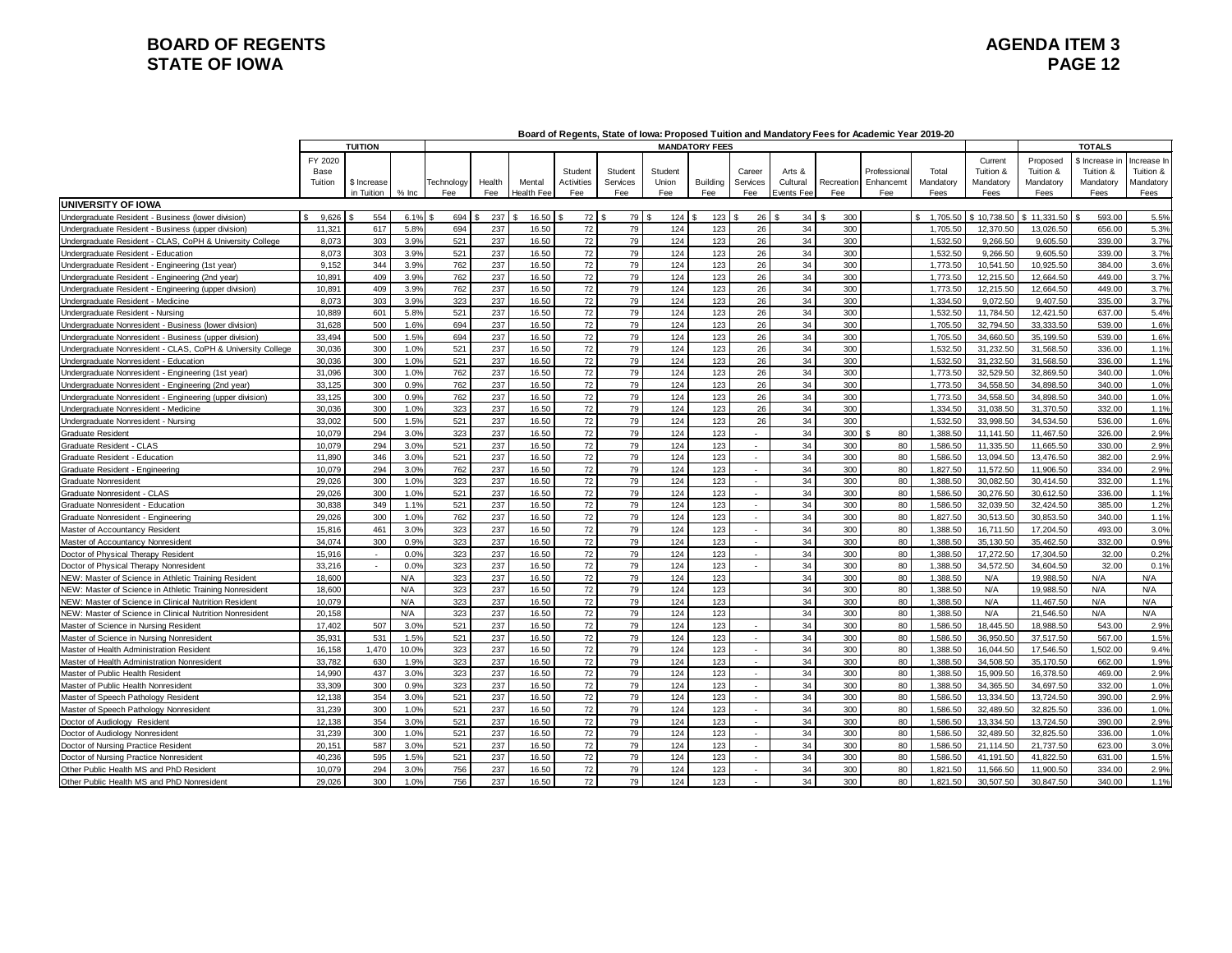### **BOARD OF REGENTS**<br> **BOARD OF REGENTS**<br> **BOARD OF IOWA**<br>
PAGE 13 **STATE OF IOWA**

|                                                     |                 | <b>TUITION</b>            |          | <u>soura or negomo, otate or long. I roposea i altion ana manateli y reco for Aouachilo Tear Loro Lo</u><br><b>MANDATORY FEES</b> |               |                      |                   |                 |              |                 |                 |                        |                   |                 |                   | <b>TOTALS</b><br><b>TOTALS</b> |                       |                          |                          |
|-----------------------------------------------------|-----------------|---------------------------|----------|-----------------------------------------------------------------------------------------------------------------------------------|---------------|----------------------|-------------------|-----------------|--------------|-----------------|-----------------|------------------------|-------------------|-----------------|-------------------|--------------------------------|-----------------------|--------------------------|--------------------------|
|                                                     | FY 2020<br>Base |                           |          |                                                                                                                                   |               |                      | Student           | Student         | Student      |                 | Career          | Arts &                 |                   | Professiona     | Total             | Current<br>Tuition &           | Proposed<br>Tuition & | \$ Increase<br>Tuition & | Increase In<br>Tuition & |
|                                                     | Tuition         | \$ Increase<br>in Tuition | $%$ Inc  | Technology<br>Fee                                                                                                                 | Health<br>Fee | Mental<br>Health Fee | Activities<br>Fee | Services<br>Fee | Union<br>Fee | Building<br>Fee | Services<br>Fee | Cultural<br>Events Fee | Recreation<br>Fee | Enhancem<br>Fee | Mandatory<br>Fees | Mandatory<br>Fees              | Mandatory<br>Fees     | Mandatory<br>Fees        | Mandatory<br>Fees        |
| <b>IUNIVERSITY OF IOWA</b>                          |                 |                           |          |                                                                                                                                   |               |                      |                   |                 |              |                 |                 |                        |                   |                 |                   |                                |                       |                          |                          |
| <b>MBA Resident</b>                                 | 12,600          | (9.780)                   | $-43.7%$ | 323                                                                                                                               | 237           | 16.50                | 72                | 79              | 124          | 123             |                 | 34                     | 300               |                 | 1.308.50          | 23.656.50                      | 13.908.50             | (9.748.00)               | $-41.2%$                 |
| <b>MBA Nonresident</b>                              | 33.582          | (7.318)                   | $-17.9%$ | 323                                                                                                                               | 237           | 16.50                | 72                | 79              | 124          | 123             |                 | 34                     | 300               |                 | 1.308.50          | 42.176.50                      | 34.890.50             | (7.286.00)               | $-17.3%$                 |
| Master of Science in Finance (MSF) Resident         | 21,355          | N/A                       | 3.0%     | 323                                                                                                                               | 237           | 16.50                | 72                | 79              | 124          | 123             |                 | 34                     | 300               |                 | 1.308.50          | 22.009.50                      | 22.663.50             | 654.00                   | 3.0%                     |
| Master of Science in Finance (MSF) Nonresident      | 33,881          | N/A                       | 0.9%     | 323                                                                                                                               | 237           | 16.50                | 72                | 79              | 124          | 123             |                 | 34                     | 300               |                 | 1,308.50          | 34.857.50                      | 35.189.50             | 332.00                   | 1.0%                     |
| Master of Science in Business Analytics Resident    | 21.355          | N/A                       | 9.2%     | 323                                                                                                                               | 237           | 16.50                | 72                | 79              | 124          | 123             |                 | 34                     | 300               |                 | 1.308.50          | 20.834.50                      | 22.663.50             | .829.00                  | 8.8%                     |
| Master of Science in Business Analytics Nonresident | 33.881          | N/A                       | 4.7%     | 323                                                                                                                               | 237           | 16.50                | 72                | 79              | 124          | 123             |                 | 34                     | 300               |                 | 1.308.50          | 33.639.50                      | 35.189.50             | .550.00                  | 4.6%                     |
| Dentistry Resident, New Cohort, Fall 2019           | 49.285          |                           | 9.7%     | 521                                                                                                                               | 237           | 16.50                | 72                | 79              | 124          | 123             |                 | 34                     | 300               |                 | 1.506.50          | 46.407.50                      | 50.791.50             | 4.384.00                 | 9.4%                     |
| Dentistry Nonresident, New Cohort, Fall 2019        | 74.423          |                           | 4.6%     | 521                                                                                                                               | 237           | 16.50                | 72                | 79              | 124          | 123             |                 | 34                     | 300               |                 | 1.506.50          | 72.593.50                      | 75.929.50             | 3.336.00                 | 4.6%                     |
| Dentistry Resident, Continuing Cohort               | 46.285          | 1.348                     | 3.0%     | 521                                                                                                                               | 237           | 16.50                | 72                | 79              | 124          | 123             |                 | 34                     | 300               |                 | 1.506.50          | 46.407.50                      | 47.791.50             | .384.00                  | 3.0%                     |
| Dentistry Nonresident, Continuing Cohort            | 71.423          | 300                       | 0.4%     | 521                                                                                                                               | 237           | 16.50                | 72                | 79              | 124          | 123             |                 | 34                     | 300               |                 | 1.506.50          | 72.593.50                      | 72.929.50             | 336.00                   | 0.5%                     |
| Dentistry - Advanced Standing Program               | 78,993          | 300                       | 0.4%     | 521                                                                                                                               | 237           | 16.50                | 72                | 79              | 124          | 123             |                 | 34                     | 300               |                 | 1.506.50          | 80.163.50                      | 80.499.50             | 336.00                   | 0.4%                     |
| Master of Laws Resident                             | 23,523          | 685                       | 3.0%     | 984                                                                                                                               | 237           | 16.50                | 72                | 79              | 124          | 123             |                 | 34                     | 300               |                 | 1.969.50          | 24,763.50                      | 25,492.50             | 729.00                   | 2.9%                     |
| Master of Laws Nonresident                          | 27,750          | 300                       | 1.1%     | 984                                                                                                                               | 237           | 16.50                | 72                | 79              | 124          | 123             |                 | 34                     | 300               |                 | 1.969.50          | 29.375.50                      | 29.719.50             | 344.00                   | 1.2%                     |
| Master of Studies in Law Resident                   | 14.427          | 420                       | 3.0%     | 984                                                                                                                               | 237           | 16.50                | 72                | 79              | 124          | 123             |                 | 34                     | 300               |                 | 1.969.50          | 15.932.50                      | 16.396.50             | 464.00                   | 2.9%                     |
| Master of Studies in Law Nonresident                | 26.141          | 300                       | 1.2%     | 984                                                                                                                               | 237           | 16.50                | 72                | 79              | 124          | 123             |                 | 34                     | 300               |                 | 1.969.50          | 27.766.50                      | 28.110.50             | 344.00                   | 1.2%                     |
| Doctor of Juridical Sciences Resident               | 23,523          | 685                       | 3.0%     | 984                                                                                                                               | 237           | 16.50                | 72                | 79              | 124          | 123             |                 | 34                     | 300               |                 | 1.969.50          | 24,763.50                      | 25.492.50             | 729.00                   | 2.9%                     |
| Doctor of Juridical Sciences Nonresident            | 27,750          | 300                       | 1.1%     | 984                                                                                                                               | 237           | 16.50                | 72                | 79              | 124          | 123             |                 | 34                     | 300               |                 | 1.969.50          | 29.375.50                      | 29.719.50             | 344.00                   | 1.2%                     |
| Law JD Resident                                     | 26.181          | 763                       | 3.0%     | 984                                                                                                                               | 237           | 16.50                | 72                | 79              | 124          | 123             |                 | 34                     | 300               |                 | 1,969.50          | 27.343.50                      | 28.150.50             | 807.00                   | 3.0%                     |
| Law JD Nonresident                                  | 45.796          | 898                       | 2.0%     | 984                                                                                                                               | 237           | 16.50                | 72                | 79              | 124          | 123             |                 | 34                     | 300               |                 | 1.969.50          | 46.823.50                      | 47.765.50             | 942.00                   | 2.0%                     |
| <b>Medicine Resident</b>                            | 36,382          |                           | 0.0%     | 401                                                                                                                               | 237           | 16.50                | 72                | 79              | 124          | 123             |                 | 34                     | 300               |                 | 1.386.50          | 37.658.50                      | 37.768.50             | 110.00                   | 0.3%                     |
| Medicine Nonresident                                | 57.157          |                           | 0.0%     | 401                                                                                                                               | 237           | 16.50                | 72                | 79              | 124          | 123             |                 | 34                     | 300               |                 | 1.386.50          | 58.433.50                      | 58.543.50             | 110.00                   | 0.2%                     |
| Physician Assistant - Resident                      | 16.411          | 322                       | 2.0%     | 401                                                                                                                               | 237           | 16.50                | 72                | 79              | 124          | 123             |                 | 34                     | 300               |                 | 1.386.50          | 17.365.50                      | 17,797.50             | 432.00                   | 2.5%                     |
| Physician Assistant -Nonresident                    | 33.576          | 332                       | 1.0%     | 401                                                                                                                               | 237           | 16.50                | 72                | 79              | 124          | 123             |                 | 34                     | 300               |                 | 1,386.50          | 34.520.50                      | 34.962.50             | 442.00                   | 1.3%                     |
| Pharm, D. Resident                                  | 26.672          | 1.149                     | 4.5%     | 717                                                                                                                               | 237           | 16.50                | 72                | 79              | 124          | 123             |                 | 34                     | 300               |                 | 1.702.50          | 27.186.50                      | 28.374.50             | .188.00                  | 4.4%                     |
| Pharm, D. Nonresident                               | 43.148          |                           | 0.0%     | 717                                                                                                                               | 237           | 16.50                | 72                | 79              | 124          | 123             |                 | 34                     | 300               |                 | 1.702.50          | 44.811.50                      | 44.850.50             | 39.00                    | 0.1%                     |

#### **Board of Regents, State of Iowa: Proposed Tuition and Mandatory Fees for Academic Year 2019-20**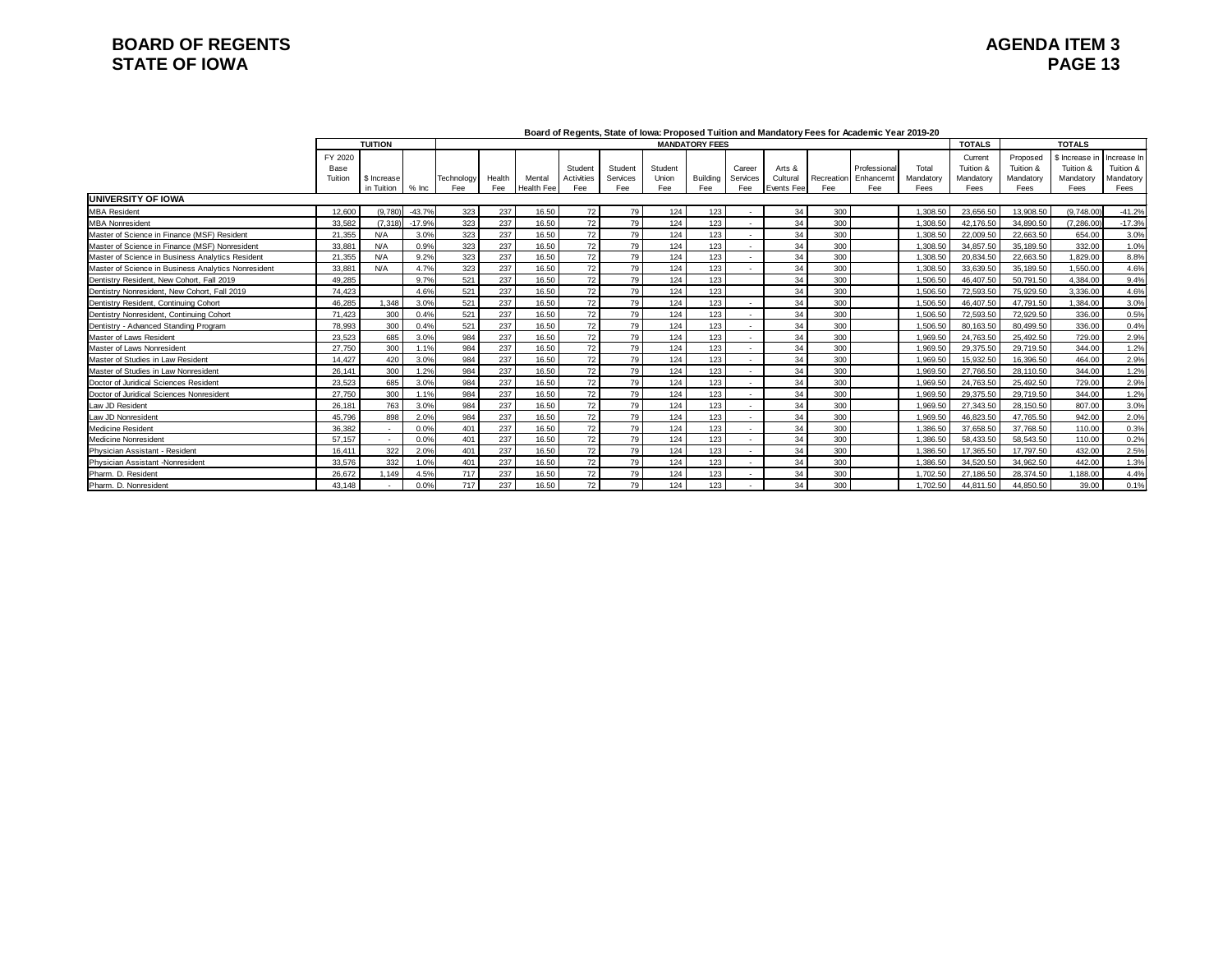# **BOARD OF REGENTS**<br> **BOARD OF REGENTS**<br> **BOARD OF IOWA**<br>
PAGE 14 **STATE OF IOWA**

#### **Board of Regents, State of Iowa: Proposed Tuition and Mandatory Fees for Academic Year 2019-20**

|                                                                                   |                 | TUITION     |         |            |        |                    |                       | <b>MANDATORY FEES</b> |          |            |                    |                                   |                                    | <b>TOTALS</b>                            |                                    |
|-----------------------------------------------------------------------------------|-----------------|-------------|---------|------------|--------|--------------------|-----------------------|-----------------------|----------|------------|--------------------|-----------------------------------|------------------------------------|------------------------------------------|------------------------------------|
|                                                                                   | FY 2020<br>Base | \$ Increase |         | Technology | Health | Health<br>Facility | Student<br>Activities | Student<br>Services   | Building | Recreation | Total<br>Mandatory | Current<br>Tuition &<br>Mandatory | Proposed<br>Tuition &<br>Mandatory | \$ Increase ir<br>Tuition &<br>Mandatory | % Inc In<br>Tuition &<br>Mandatory |
| <b>IOWA STATE UNIVERSITY</b>                                                      | Tuition         | in Tuition  | $%$ Inc | Fee        | Fee    | Fee                | Fee                   | Fee                   | Fee      | Fee        | Fees               | Fees                              | Fees                               | Fees                                     | <b>Fees</b>                        |
| Standard - Undergraduate Resident                                                 | 8,042<br>\$.    | 302         | 3.9%    | 290        | 240    | 16                 | 92.00                 | \$233.20              | 85.10    | 321.60     | 1,277.90<br>S.     | \$8,988.40                        | \$9,319.90                         | 331.50                                   | 3.7%                               |
| Undergraduate Resident - Business (lower division)                                | 8.042           | 302         | 3.9%    | 330        | 240    | 16                 | 92.00                 | 233.20                | 85.10    | 321.60     | 1.317.90           | 9.028.40                          | 9.359.90                           | 331.50                                   | 3.7%                               |
| Undergraduate Resident - Business (upper division)                                | 10,756          | 720         | 7.2%    | 330        | 240    | 16                 | 92.00                 | 233.20                | 85.10    | 321.60     | 1,317.90           | 11.324.40                         | 12.073.90                          | 749.50                                   | 6.6%                               |
| Undergraduate Resident - Engineering, AST, I-TEC (freshmen)                       | 8,042           | 302         | 3.9%    | 506        | 240    | 16                 | 92.00                 | 233.20                | 85.10    | 321.60     | 1,493.90           | 9,204.40                          | 9,535.90                           | 331.50                                   | 3.6%                               |
| NEW: Undergraduate Resident - Engineering, AST, I-TEC (sophomores)                | 8,948           |             |         | 506        | 240    | 16                 | 92.00                 | 233.20                | 85.10    | 321.60     | 1,493.90           | 9,204.40                          | 10,441.90                          | 1,237.50                                 | 13.4%                              |
| Undergraduate Resident - Engineering AST, I-TEC (upper division)                  | 10,756          | 404         | 3.9%    | 506        | 240    | 16                 | 92.00                 | 233.20                | 85.10    | 321.60     | 1,493.90           | 11,816.40                         | 12,249.90                          | 433.50                                   | 3.7%                               |
| Undergraduate Resident - Comp Science (lower division)                            | 8,042           | 302         | 3.9%    | 506        | 240    | 16                 | 92.00                 | 233.20                | 85.10    | 321.60     | 1,493.90           | 9,204.40                          | 9,535.90                           | 331.50                                   | 3.6%                               |
| Undergraduate Resident - Comp Science (upper division)                            | 9.704           | 896         | 10.2%   | 506        | 240    | 16                 | 92.00                 | 233.20                | 85.10    | 321.60     | 1.493.90           | 10.272.40                         | 11.197.90                          | 925.50                                   | 9.0%                               |
| Undergraduate Resident - ARTDN, DSGNC, DSGN                                       | 8.042           | 302         | 3.9%    | 506        | 240    | 16                 | 92.00                 | 233.20                | 85.10    | 321.60     | 1.493.90           | 9,204.40                          | 9,535.90                           | 331.50                                   | 3.6%                               |
| Undergraduate Resident - Architecture                                             | 9,704           | 364         | 3.9%    | 506        | 240    | 16                 | 92.00                 | 233.20                | 85.10    | 321.60     | 1,493.90           | 10,804.40                         | 11,197.90                          | 393.50                                   | 3.6%                               |
| Undergraduate Resident - Industrial Design                                        | 9,704           | 896         | 10.2%   | 506        | 240    | 16                 | 92.00                 | 233.20                | 85.10    | 321.60     | 1,493.90           | 10,272.40                         | 11,197.90                          | 925.50                                   | 9.0%                               |
| Undergraduate Resident - ARTGR, ARTID, C R P, I DES, L A                          | 9,152           | 878         | 10.6%   | 506        | 240    | 16                 | 92.00                 | 233.20                | 85.10    | 321.60     | 1,493.90           | 9,738.40                          | 10,645.90                          | 907.50                                   | 9.3%                               |
| Undergraduate Resident - Animal Science, Biology, NREM (upper division)           | 9,704           | 896         | 10.2%   | 290        | 240    | 16                 | 92.00                 | 233.20                | 85.10    | 321.60     | 1,277.90           | 10,056.40                         | 10,981.90                          | 925.50                                   | 9.2%                               |
| Indergraduate Resident - Experiential Learning Based Programs (upper division)    | 9,152           | 878         | 10.6%   | 290        | 240    | 16                 | 92.00                 | 233.20                | 85.10    | 321.60     | 1,277.90           | 9,522.40                          | 10,429.90                          | 907.50                                   | 9.5%                               |
| Standard - Undergraduate Nonresident                                              | 23,230          | 1,086       | 4.9%    | 290        | 240    | 16                 | 92.00                 | 233.20                | 85.10    | 321.60     | 1,277.90           | 23,392.40                         | 24,507.90                          | 1,115.50                                 | 4.8%                               |
| Undergraduate Nonresident - Business (lower division)                             | 23,230          | 1,086       | 4.9%    | 330        | 240    | 16                 | 92.00                 | 233.20                | 85.10    | 321.60     | 1,317.90           | 23,432.40                         | 24,547.90                          | 1,115.50                                 | 4.8%                               |
| Undergraduate Nonresident - Business (upper division)                             | 26,402          | 1,754       | 7.1%    | 330        | 240    | 16                 | 92.00                 | 233.20                | 85.10    | 321.60     | 1,317.90           | 25,936.40                         | 27,719.90                          | 1,783.50                                 | 6.9%                               |
| Indergraduate Nonresident - Engineering, AST, I-TEC (freshmen)                    | 23,230          | 1,086       | 4.9%    | 506        | 240    | 16                 | 92.00                 | 233.20                | 85.10    | 321.60     | 1,493.90           | 23,608.40                         | 24,723.90                          | 1,115.50                                 | 4.7%                               |
| NEW: Undergraduate Nonresident - Engineering, AST, I-TEC (sophomores)             | 24,288          |             |         | 506        | 240    | 16                 | 92.00                 | 233.20                | 85.10    | 321.60     | 1.493.90           | 23,608.40                         | 25.781.90                          | 2.173.50                                 | 9.2%                               |
| Undergraduate Nonresident - Engineering, AST, I-TEC (upper division)              | 26,402          | 1,602       | 6.5%    | 506        | 240    | 16                 | 92.00                 | 233.20                | 85.10    | 321.60     | 1,493.90           | 26,264.40                         | 27,895.90                          | 1,631.50                                 | 6.2%                               |
| Undergraduate Nonresident - Comp Science (lower division)                         | 23,230          | 1,086       | 4.9%    | 506        | 240    | 16                 | 92.00                 | 233.20                | 85.10    | 321.60     | 1,493.90           | 23,608.40                         | 24,723.90                          | 1,115.50                                 | 4.7%                               |
| Undergraduate Nonresident - Comp Science (upper division)                         | 24,908          | 1,696       | 7.3%    | 506        | 240    | 16                 | 92.00                 | 233.20                | 85.10    | 321.60     | 1,493.90           | 24,676.40                         | 26,401.90                          | 1,725.50                                 | 7.0%                               |
| Indergraduate Nonresident - ARTDN, DSGNC, DSGN                                    | 23,230          | 1,086       | 4.9%    | 506        | 240    | 16                 | 92.00                 | 233.20                | 85.10    | 321.60     | 1,493.90           | 23,608.40                         | 24,723.90                          | 1,115.50                                 | 4.7%                               |
| Indergraduate Nonresident - Architecture                                          | 24,908          | 1,164       | 4.9%    | 506        | 240    | 16                 | 92.00                 | 233.20                | 85.10    | 321.60     | 1,493.90           | 25,208.40                         | 26,401.90                          | 1,193.50                                 | 4.7%                               |
| Indergraduate Nonresident - Industrial Design                                     | 24.908          | 1,696       | 7.3%    | 506        | 240    | 16                 | 92.00                 | 233.20                | 85.10    | 321.60     | 1,493.90           | 24,676.40                         | 26,401.90                          | 1,725.50                                 | 7.0%                               |
| Undergraduate Nonresident - ARTGR, ARTID, C R P, I DES, L A                       | 24,350          | 1,672       | 7.4%    | 506        | 240    | 16                 | 92.00                 | 233.20                | 85.10    | 321.60     | 1,493.90           | 24,142.40                         | 25,843.90                          | 1,701.50                                 | 7.0%                               |
| Undergraduate Nonresident - Animal Science, Biology, NREM (upper division)        | 24,908          | 1,696       | 7.3%    | 290        | 240    | 16                 | 92.00                 | 233.20                | 85.10    | 321.60     | 1,277.90           | 24,460.40                         | 26,185.90                          | 1,725.50                                 | 7.1%                               |
| Undergraduate Nonresident - Experiential Learning Based Programs (upper division) | 24,350          | 1,672       | 7.4%    | 290        | 240    | 16                 | 92.00                 | 233.20                | 85.10    | 321.60     | 1,277.90           | 23,926.40                         | 25,627.90                          | 1,701.50                                 | 7.1%                               |
| Standard - Graduate Resident                                                      | 9,758           | 456         | 4.9%    | 244        | 240    | 16                 | 92.00                 | 233.20                | 85.10    | 321.60     | 1,231.90           | 10,504.40                         | 10,989.90                          | 485.50                                   | 4.6%                               |
| Graduate Resident - Business & Prof MBA (1)                                       | 12,494          | 952         | 8.2%    | 284        | 240    | 16                 | 92.00                 | 233.20                | 85.10    | 321.60     | 1,271.90           | 12,784.40                         | 13,765.90                          | 981.50                                   | 7.7%                               |
| Graduate Resident - Executive MBA                                                 | 33,966          | N/A         | 0.0%    | 284        |        |                    |                       |                       |          |            | 284.00             | 34,250.00                         | 34,250.00                          | $\sim$                                   | 0.0%                               |
| NEW: Graduate Resident - Master of Real Estate Development                        | 16,020          |             |         | 284        |        |                    |                       |                       |          |            | 284.00             | N/A                               | 16,304.00                          | N/A                                      | N/A                                |
| Graduate Resident - Engineering                                                   | 12,494          | 1,218       | 10.8%   | 506        | 240    | 16                 | 92.00                 | 233.20                | 85.10    | 321.60     | 1,493.90           | 12,740.40                         | 13,987.90                          | 1,247.50                                 | 9.8%                               |
| Graduate Resident - Ag & Biosystems Engineering                                   | 11,584          | 1,410       | 13.9%   | 506        | 240    | 16                 | 92.00                 | 233.20                | 85.10    | 321.60     | 1,493.90           | 11,638.40                         | 13,077.90                          | 1,439.50                                 | 12.4%                              |
| Graduate Resident - Comp Science                                                  | 11.436          | 1,146       | 11.1%   | 506        | 240    | 16                 | 92.00                 | 233.20                | 85.10    | 321.60     | 1.493.90           | 11.754.40                         | 12.929.90                          | 1.175.50                                 | 10.0%                              |
| Graduate Resident - Architecture                                                  | 11.436          | 534         | 4.9%    | 460        | 240    | 16                 | 92.00                 | 233.20                | 85.10    | 321.60     | 1.447.90           | 12,320.40                         | 12.883.90                          | 563.50                                   | 4.6%                               |
| Graduate Resident - Industrial Design                                             | 11.436          | 1.146       | 11.1%   | 460        | 240    | 16                 | 92.00                 | 233.20                | 85.10    | 321.60     | 1,447.90           | 11,708.40                         | 12,883.90                          | 1,175.50                                 | 10.0%                              |
| Graduate Resident - A V C, C R P, ARTGR, ARTID, L A, SUS E, URB D                 | 10,878          | 1,042       | 10.6%   | 460        | 240    | 16                 | 92.00                 | 233.20                | 85.10    | 321.60     | 1,447.90           | 11,254.40                         | 12,325.90                          | 1.071.50                                 | 9.5%                               |
| Graduate Resident - Animal Science, Biology, NREM                                 | 11.436          | 1.146       | 11.1%   | 244        | 240    | 16                 | 92.00                 | 233.20                | 85.10    | 321.60     | 1.231.90           | 11.492.40                         | 12.667.90                          | 1.175.50                                 | 10.2%                              |
| Graduate Resident - Experiential Learning Based Programs                          | 10.878          | 1.042       | 10.6%   | 244        | 240    | 16                 | 92.00                 | 233.20                | 85.10    | 321.60     | 1.231.90           | 11.038.40                         | 12.109.90                          | 1.071.50                                 | 9.7%                               |
| Standard - Graduate Nonresident                                                   | 24.720          | 1,156       | 4.9%    | 244        | 240    | 16                 | 92.00                 | 233.20                | 85.10    | 321.60     | 1,231.90           | 24,766.40                         | 25,951.90                          | 1,185.50                                 | 4.8%                               |
| Graduate Nonresident - Business & Prof MBA (1)                                    | 27,892          | 1,880       | 7.2%    | 284        | 240    | 16                 | 92.00                 | 233.20                | 85.10    | 321.60     | 1,271.90           | 27,254.40                         | 29,163.90                          | 1.909.50                                 | 7.0%                               |
| Graduate Nonresident - Executive MBA                                              | 33,966          |             | 0.0%    | 284        |        |                    |                       |                       |          |            | 284.00             | 34,250.00                         | 34,250.00                          | $\sim$                                   | 0.0%                               |
| NEW: Graduate Nonresident - Master of Real Estate Development                     | 16,020          |             |         | 284        |        |                    |                       |                       |          |            | 284.00             | N/A                               | 16.304.00                          | N/A                                      | N/A                                |
| Graduate Nonresident - Engineering                                                | 27.892          | 2.178       | 8.5%    | 506        | 240    | 16                 | 92.00                 | 233.20                | 85.10    | 321.60     | 1.493.90           | 27.178.40                         | 29.385.90                          | 2.207.50                                 | 8.1%                               |
| Graduate Nonresident - Ag & Biosystems Engineering                                | 26.836          | 2.262       | 9.2%    | 506        | 240    | 16                 | 92.00                 | 233.20                | 85.10    | 321.60     | 1.493.90           | 26.038.40                         | 28.329.90                          | 2.291.50                                 | 8.8%                               |
| Graduate Nonresident - Comp Science                                               | 26,398          | 1.846       | 7.5%    | 506        | 240    | 16                 | 92.00                 | 233.20                | 85.10    | 321.60     | 1,493.90           | 26,016.40                         | 27,891.90                          | 1,875.50                                 | 7.2%                               |
| Graduate Nonresident - Architecture                                               | 26,398          | 1,234       | 4.9%    | 460        | 240    | 16                 | 92.00                 | 233.20                | 85.10    | 321.60     | 1,447.90           | 26,582.40                         | 27,845.90                          | 1,263.50                                 | 4.8%                               |
| Graduate Nonresident - Industrial Design                                          | 26,398          | 1,846       | 7.5%    | 460        | 240    | 16                 | 92.00                 | 233.20                | 85.10    | 321.60     | 1,447.90           | 25,970.40                         | 27,845.90                          | 1,875.50                                 | 7.2%                               |
| Graduate Nonresident - A V C, C R P, ARTGR, ARTID, L A, SUS E, URB D              | 25.840          | 1,742       | 7.2%    | 460        | 240    | 16                 | 92.00                 | 233.20                | 85.10    | 321.60     | 1.447.90           | 25.516.40                         | 27,287.90                          | 1.771.50                                 | 6.9%                               |
| Graduate Nonresident - Animal Science, Biology, NREM                              | 26.398          | 1.846       | 7.5%    | 244        | 240    | 16                 | 92.00                 | 233.20                | 85.10    | 321.60     | 1.231.90           | 25.754.40                         | 27.629.90                          | 1.875.50                                 | 7.3%                               |
| Graduate Nonresident - Experiential Learning Based Programs                       | 25.840          | 1.742       | 7.2%    | 244        | 240    | 16                 | 92.00                 | 233.20                | 85.10    | 321.60     | 1.231.90           | 25,300.40                         | 27.071.90                          | 1.771.50                                 | 7.0%                               |